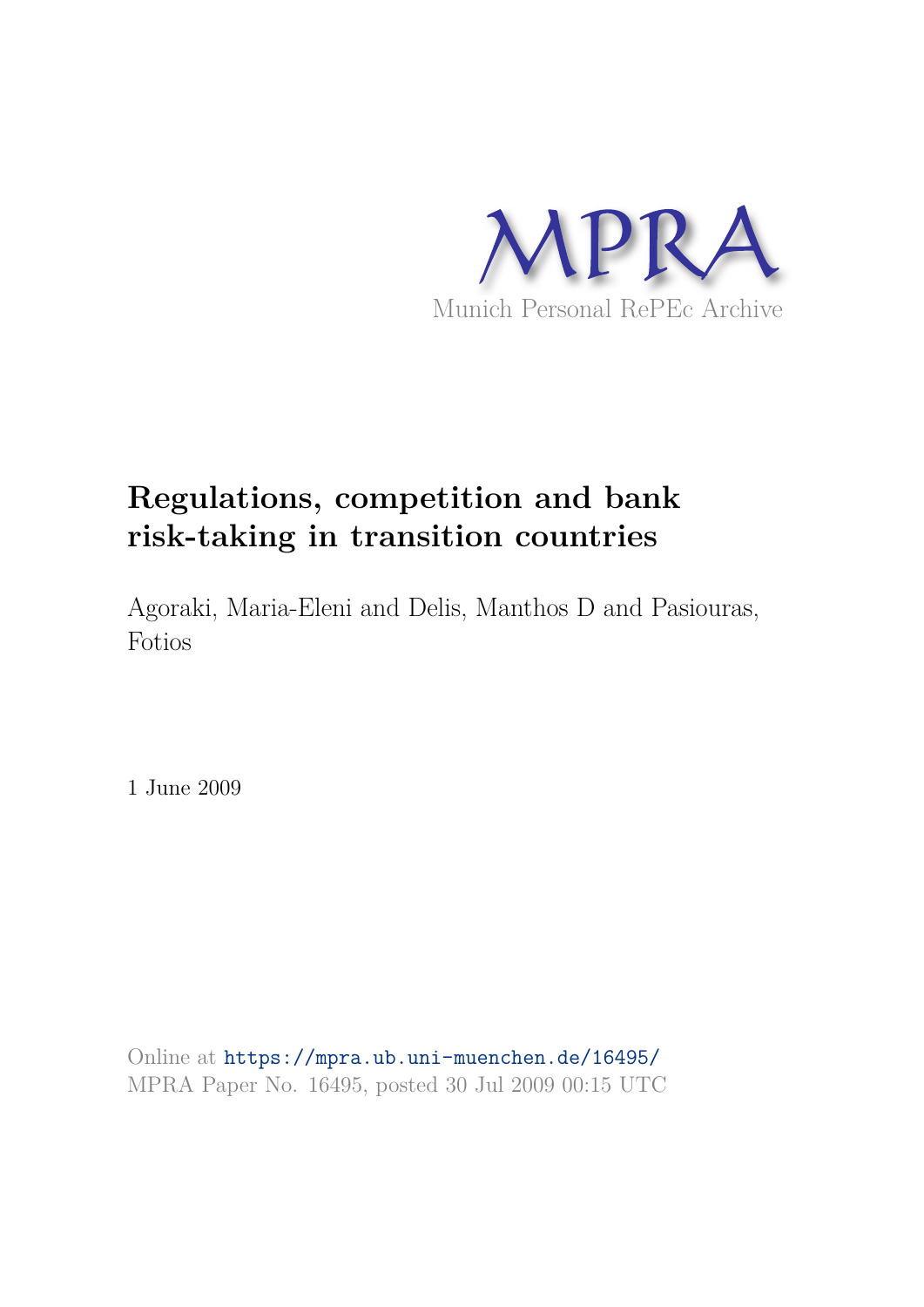# **Regulations, competition and bank risk-taking in transition countries**

Maria-Eleni K. Agoraki<sup>a</sup>, Manthos D. Delis<sup>b,\*</sup>, Fotios Pasiouras<sup>c</sup>

a *Department of Finance and Accounting, Athens University of Economics and Business <sup>b</sup>Department of Economics, University of Ioannina c School of Management, University of Bath, UK* 

#### **Abstract**

This study investigates whether regulations have an independent effect on bank risk-taking or whether their effect is channeled through the market power possessed by banks. Given a well-established set of theoretical priors, the regulations considered are capital requirements, restrictions on bank activities and official supervisory power. We use data from the Central and Eastern European banking sectors over the period 1998-2005. The empirical results suggest that banks with market power tend to take on lower credit risk and have a lower probability of default. Capital requirements reduce risk in general, but for banks with market power this effect significantly weakens. Higher activity restrictions in combination with more market power reduce both credit risk and the risk of default, while official supervisory power has only a direct impact on bank risk.

*JEL Classification:* G21; G32; G38 *Keywords:* Banking sector reform, regulations, competition, risk-taking, CEE banks

-

<sup>\*</sup> Corresponding author. Tel.: (+30) 6947619110; fax: (+30) 210 9615868.

Email addresses: magoraki@aueb.gr (M.K. Agoraki), delis@aueb.gr (M.D. Delis), f.pasiouras@bath.ac.uk (F.Pasiouras).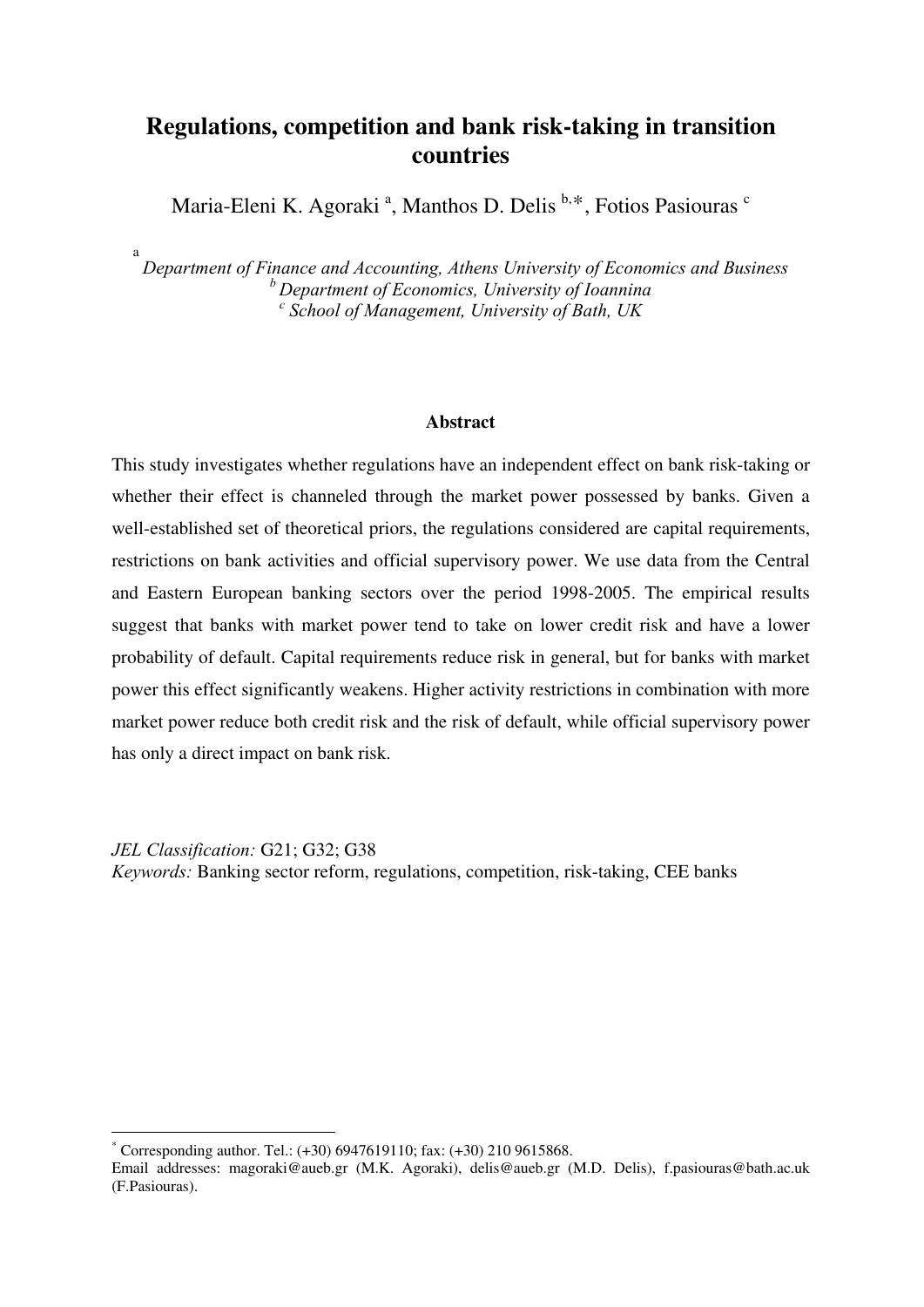# **1. Introduction**

<u>.</u>

As we learn more about the dynamics of financial stability, three interrelated characteristics of the banking sector are receiving increasing attention by scholars and policy makers, namely regulations, competition, and risk-taking. The relationship between these three factors (RCR hereafter) is nurtured in an important paper by Keeley (1990), who argued that deregulation of the US banking sector in the 1970s and 1980s increased competition and, through the associated reduction in monopoly rents, led to a worsened equilibrium risk of failure. Keeley's paper triggered a lively debate on the possible RCR nexus both at the theoretical (see Hellmann et al., 2000; Cordella and Yeyati, 2002; Repullo, 2004; Niinimaki, 2004) and the empirical level (Salas and Saurina, 2003; Chen, 2007).<sup>1</sup> Yet, researchers have not examined empirically whether and how national regulations, such as restriction on activities, capital requirements, and supervisory power, interact with market power in shaping the risk-taking behavior of individual banks. This can have important policy implications as different types of regulation may have a direct or indirect (through market power) impact on bank risk-taking. It could also mean that the same regulations have different effects on bank risk taking depending on the comparative market power of the banks. In this paper, we attempt to extend our knowledge on the RCR nexus towards this direction and provide some additional insights in the dawn of the global financial crisis.

A first element worth noting is that the spotlight is placed on the transition countries of Central and Eastern Europe (CEE). Since the mid 1990s, the banking systems of CEE countries were extensively reformed through the abolition of administrative interventions and regulations, which seriously hampered their development. The reforms have been viewed as a means to reduce bank costs, particularly those associated with risk management and the evaluation of credit information. Institutional improvements, such as effective systems for taking collateral and repossessing assets in cases of default, played a fundamental role in the further development of the CEE banking sector. On the whole, and given the restructuring

<sup>&</sup>lt;sup>1</sup> A rich literature also focuses on the relationship between competition and risk-taking, only. For instance, Stiglitz and Weiss (1981) focus on the impact of increases in interest rates or collateral requirements on the riskiness of banks' loan portfolio in the presence of excess demand. Allen and Gale (2004) focus on the tradeoff between competition and stability, and show that it is complex and multi-faceted as such a trade-off does not necessarily exists in all cases. Boyd and De Nicolo (2005) review the literature and describe the existing evidence as mixed. They also derive a theoretical model which shows that as competition declines, banks earn more rents in the loan markets by charging higher loan rates, which however imply higher bankruptcy risk for borrowers. Then, within a moral hazard framework, borrowers optimally increase their own risk of failure, which naturally leads to financial instability.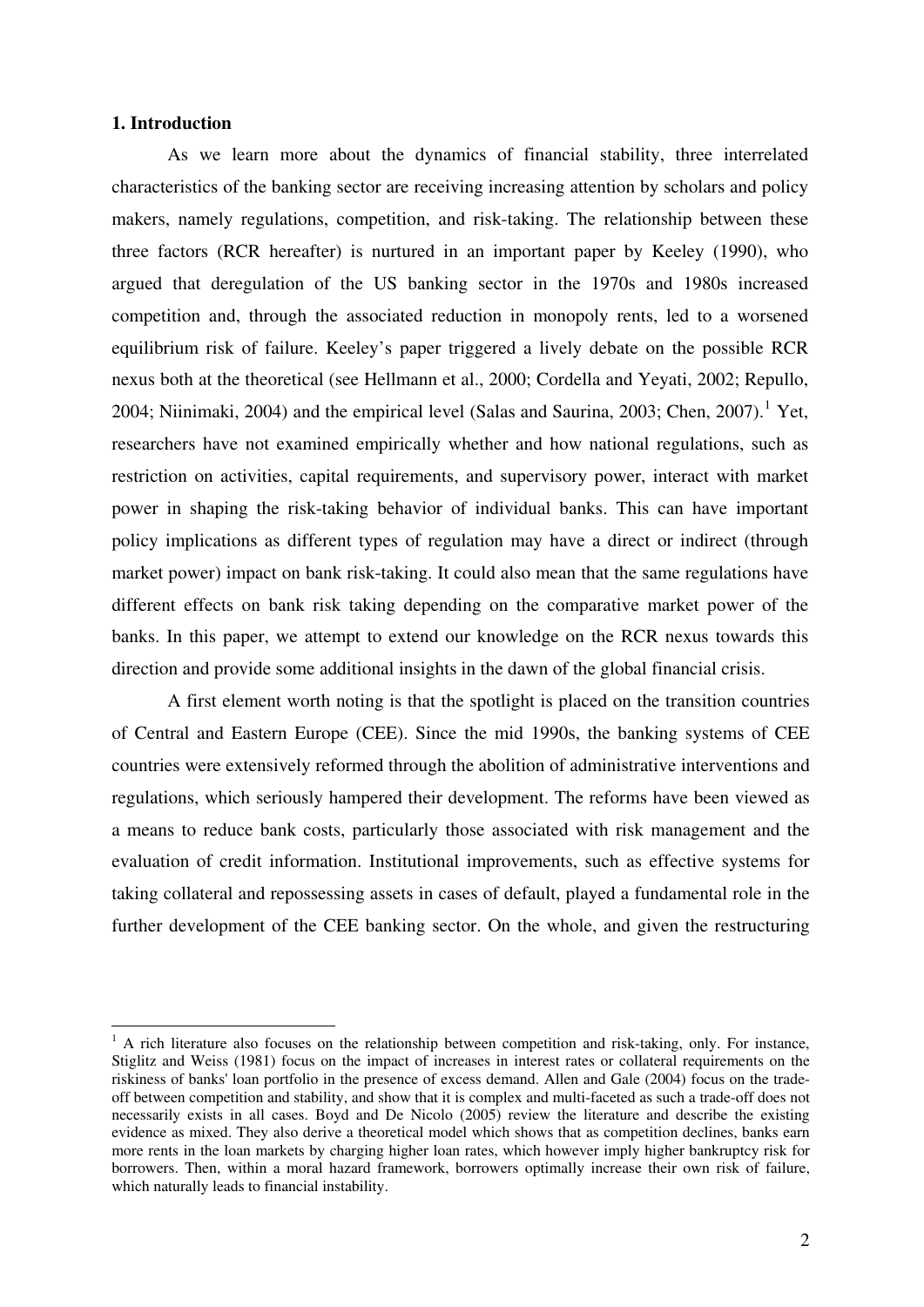and regulatory initiatives that took place in the last decade, the CEE region provides an excellent case for the study of the RCR nexus in banking. $2$ 

Moreover, as Haselmann and Wachtel (2007) point out, although research on banking in transition is voluminous the issues of risk-taking and risk management are not welldocumented. At the same time, it is well-known that banks behave differently under different institutional settings (Berger et al., 2001; Berger and Udell, 2002; Haselmann and Wachtel, 2006), which implies that the results obtained for developed countries may not apply to the transition ones. In addition, the regulatory efforts undertaken in transition banking systems are quantitatively and qualitatively different from the analogous ones of developed banking systems. For example, deregulation in developed countries aims to increase competition and enhance efficiency, while in developing countries stability and risk reduction can be one of the main objectives. This has important implications in the way an empirical framework is built. For instance, Keeley (1990) uses dummy variables as proxies of regulatory relaxation in branching, interstate expansion and multibank holding company restrictions. Similarly, Salas and Saurina (2003) use dummies as proxies of changes in regulations, while Chen (2007) uses a dummy variable to note the completion of the second banking directive. In the present study, we rely on information from the World Bank (WB) database on bank regulations and supervision (Barth et al., 2001a, 2006, 2008) to construct indices that relate to capital requirements, official supervisory power and restrictions on bank activities. This is the first study that considers these indices, while examining the relationship between regulations, competition, and risk-taking.<sup>3</sup> These indices can be more informative than the dummy variables and allow us to consider a more harmonized measure that is of particular importance in a cross-country setting. We focus on these three regulatory policies because they are central in the agenda of policy makers and theory suggests that they can have both a direct impact on risk-taking but also an indirect effect through market power. Thus, we aim to provide an empirical assessment of whether and how they interact with banks' market power in shaping risk-taking.

The empirical analysis is carried out for 13 CEE banking systems over the period 1998-2005. In line with recent work on the measurement of bank competition (e.g. Jimenez et al., 2007), we develop extensive new non-structural indices of bank-level market power,

<sup>&</sup>lt;sup>2</sup> For a detailed review of the reform process in the CEE countries' financial sectors see various issues of the EBRD Transition reports (e.g. Transition report 2006: Finance in transition).

<sup>&</sup>lt;sup>3</sup> Beck et al. (2006a) and Schaeck et al. (2009) have also used these indices as control variables in their somehow related cross-country studies. However, these studies are at the country rather than the bank-level and they examine systemic crises rather than bank risk-taking. As Beck et al. (2006a) suggest research at the banklevel may be able to shed more light on the puzzling results of their study.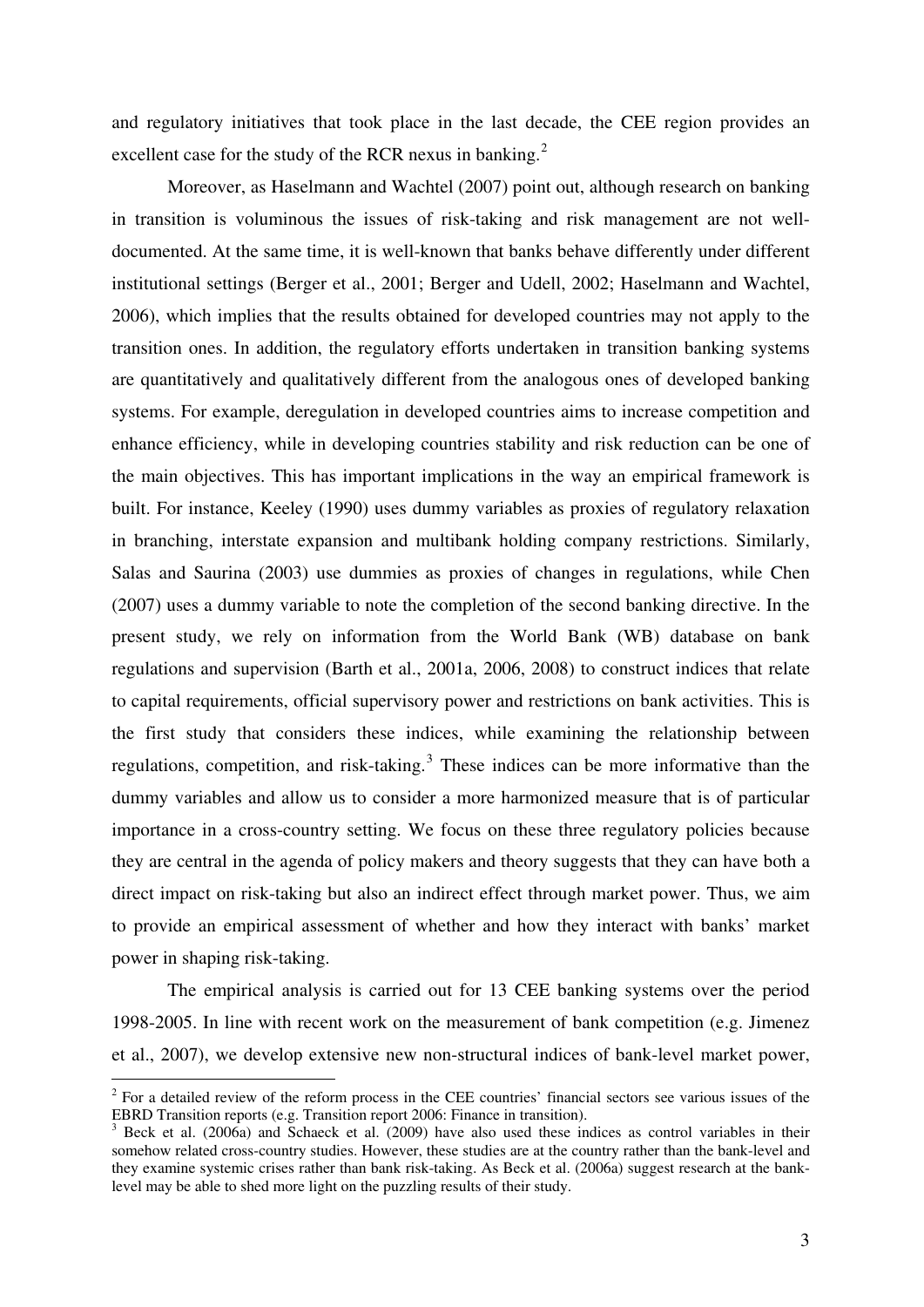which are subsequently used to examine the RCR nexus. Also, to account for the fact that static econometric frameworks may be insufficient to capture the dynamics of the reform, we complement the static econometric framework with a dynamic one. Statistical robustness is further ensured by extensive misspecification tests and re-specifications of the empirical frameworks, the latter including the potential existence of a non-linear relationship between risk and competition as in Jimenez et al. (2007). The empirical results imply that banks with market power are associated with lower credit risk and a lower probability of default. Capital requirements reduce risk in general, but for banks with market power this effect significantly weakens. Higher activity restrictions in combination with more market power reduce both credit risk and the risk of default. Finally, official supervisory power has only a direct impact on bank risk.

The rest of the paper is organized as follows. Section 2 provides a theoretical discussion to back up our choice for the specific types of regulation considered. Section 3 presents the empirical model and discusses the data sources. Section 4 discusses the empirical results and Section 5 concludes the paper.

# **2. Background discussion**

In the subsections that follow we provide a brief literature review of studies that relate bank regulation with competition and risk taking. This literature is initiated with the important contribution of Keeley (1990) who provided both a theoretical framework and empirical evidence that the deregulation of the US banking sector led to an erosion of bank market power and consequently of their equity capital. In turn, this increased banks' incentives to take on extra risk, thus also increasing the risk of failure. Below we explicitly comment on the studies that followed Keeley's analysis in terms of the three types of regulation considered in the present paper, namely capital requirements, restriction on activities and supervisory power. Note that most of the studies that examine whether the impact of regulations on risk-taking is channeled through market power are theoretical in nature, with empirical evidence being limited.

#### *2.1. Capital requirements*

Capital requirements can influence competition and risk-taking in various ways. First, high initial capital stringency requirements can impose entry barriers for newcomers. This would restrict competition and allow existing banks to accumulate power, resulting in a more prudent, less-risky behavior. Second, higher overall capital requirements are associated with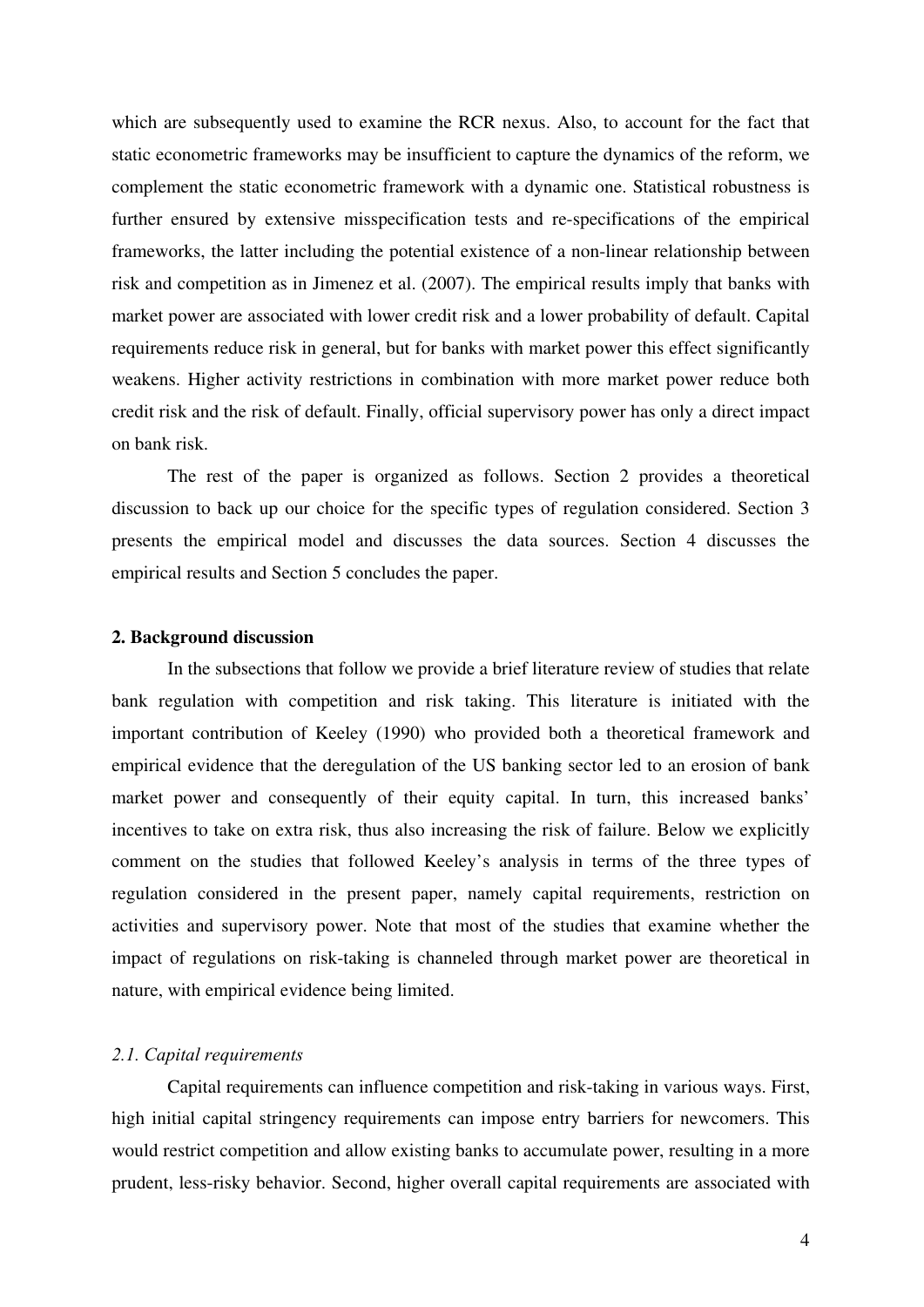higher fixed costs of running the bank and, consequently, fewer banks will be able to afford these costs. Third, as Bolt and Tieman (2004) illustrate within a dynamic theoretical framework, more stringent capital adequacy requirements lead banks to set stricter acceptance criteria for granting new loans. In contrast to the latter argument, Hellmann et al. (2000) suggest that in addition to the capital-at-risk effect, there is an opposite effect that harms franchise value and encourages gabling. On the same line with Hellman et al. (2000), Matutes and Vives (2000) and Repullo (2004) conclude that capital requirements may not be enough and additional regulations such as deposit rate controls, deposit premiums or asset restrictions could be useful in reducing risk within a competitive environment. Niinimaki (2004) considers different market structures and suggests that if the bank is a monopoly or banks are competing only in the loan market, deposit insurance has no influence on risktaking. However, when banks are competing for deposits the introduction of a deposit insurance scheme increases risk-taking, as banks with lower charter values tend to have lower solvency and higher credit risk.

# *2.2. Restrictions on bank activities*

The theoretical model of Matutes and Vives (2000) suggests that asset restrictions can complement deposit insurance and capital requirements in limiting risk-taking when competition is intense. As discussed in Beck (2008), the activity and branching restrictions that were enforced after the financial crises of the 1930s aimed to restrict competition and enhance stability. Yet, the financial liberalization in the 1970s and 1980s resulted in "unchecked" competition and was considered as one of the determinants of banking fragility (Keeley, 1990). The empirical evidence may be better described as mixed. Claessens and Laeven (2004) find that lower restrictions on activity lead to more competition. In turn, this increase in competition could have a negative effect on profits and the charter value of banks, encouraging greater risk-taking. On the other hand, low restrictions could allow the creation of large financial conglomerates, reducing competition in the market. Beck et al. (2004) document such a positive correlation between concentration and restrictions on activities in the banking industry. Furthermore, evidence from studies that look at the diversification opportunities of banks across various market segments suggest that restrictions on bank activities will influence competition and bank behavior in other segments of the market. For example, Lepetit et al. (2008a) find that higher reliance on fee-based activities is associated with underpriced borrower default risk; and Lepetit et al. (2008b) show that expanding into non-interest income activities increases the risk of insolvency.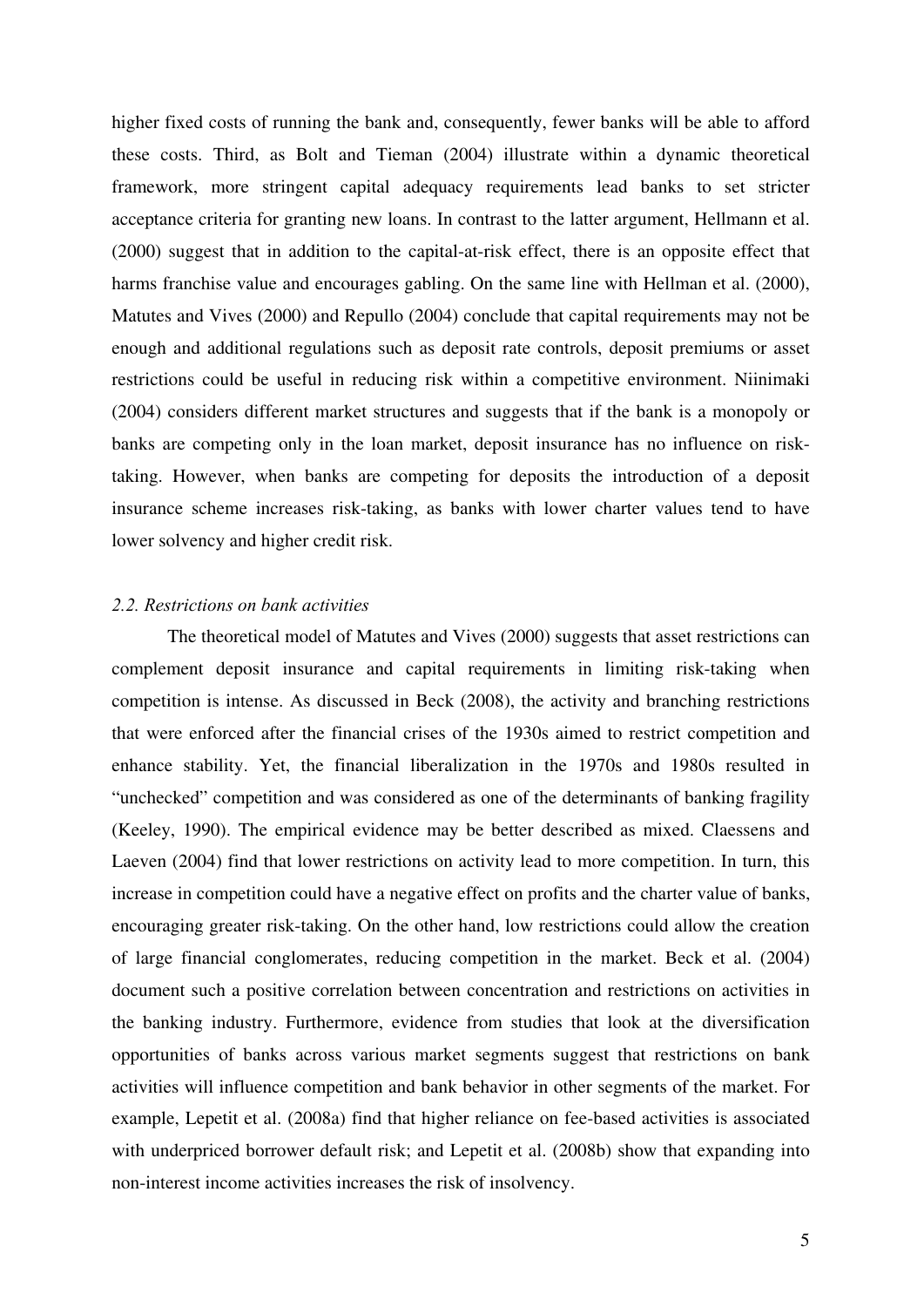# *2.3. Official supervisory power*

Levine (2003) discusses that, in general, powerful official supervisors could improve the governance of banks and promote competition. Indeed, we have established that as banks will experience an increase in competition they may take on additional risks. In this respect, a strong and independent supervisor would be able to prevent managers from engaging in an excessive risk-taking behavior. However this may not always be the case, especially in transition economies. For example, and under the political/regulatory capture view, powerful banks may confine politicians and induce supervisors to act in the interest of banks rather than the interest of the society (see e.g. Stigler, 1971). If this were the case, banks would retain and enhance their market power (see Delis and Pagoulatos the impact on risk-taking, 2008). Therefore, even though we do not have priors on how these opposing forces would affect risk-taking, we can come up with the following suggestions. On the one hand, higher charter values associated with decreased competition would provide incentives for more prudent investment decisions and lower risk-taking. On the other hand, if powerful banks will decide to increase their risk-taking it may be more difficult for politically connected supervisors to impose any restrictions.

#### **3. Empirical specification and data**

Given the considerations of the theoretical and empirical literature described above, we specify the following empirical model to study the relationship between bank risk-taking, competition and regulation (the latter in the form of capital requirements, activity restrictions and supervisory power):

$$
r_{it} = b_0 + b_1 L_{it} + b_2 reg_{t-1} + b_3 L_{it} \times reg_{t-1} + b_4 x_{it} + b_4 m_t + u_{it}
$$
\n(1)

In this specification, bank risk-taking *r* of bank *i* at year *t* is written as a function of bank market power, *L*; time-dependent indices of bank regulation, *reg*; a vector of bank-level variables reflecting the characteristics of each bank, *x*; variables that reflect the industry and macroeconomic conditions common to all banks, *m*; and the error term *u*.

 We proxy the risk-taking behavior of banks by both the ratio of non-performing loans to total loans, and the Z-index, in alternative specifications. The first measure reflects the credit risk position of a bank. The CEE banks have inherited from the previous centrallyplanned economies a considerable volume of nonperforming loans. In these countries banking laws were generally developed to promote sound banking practices among existing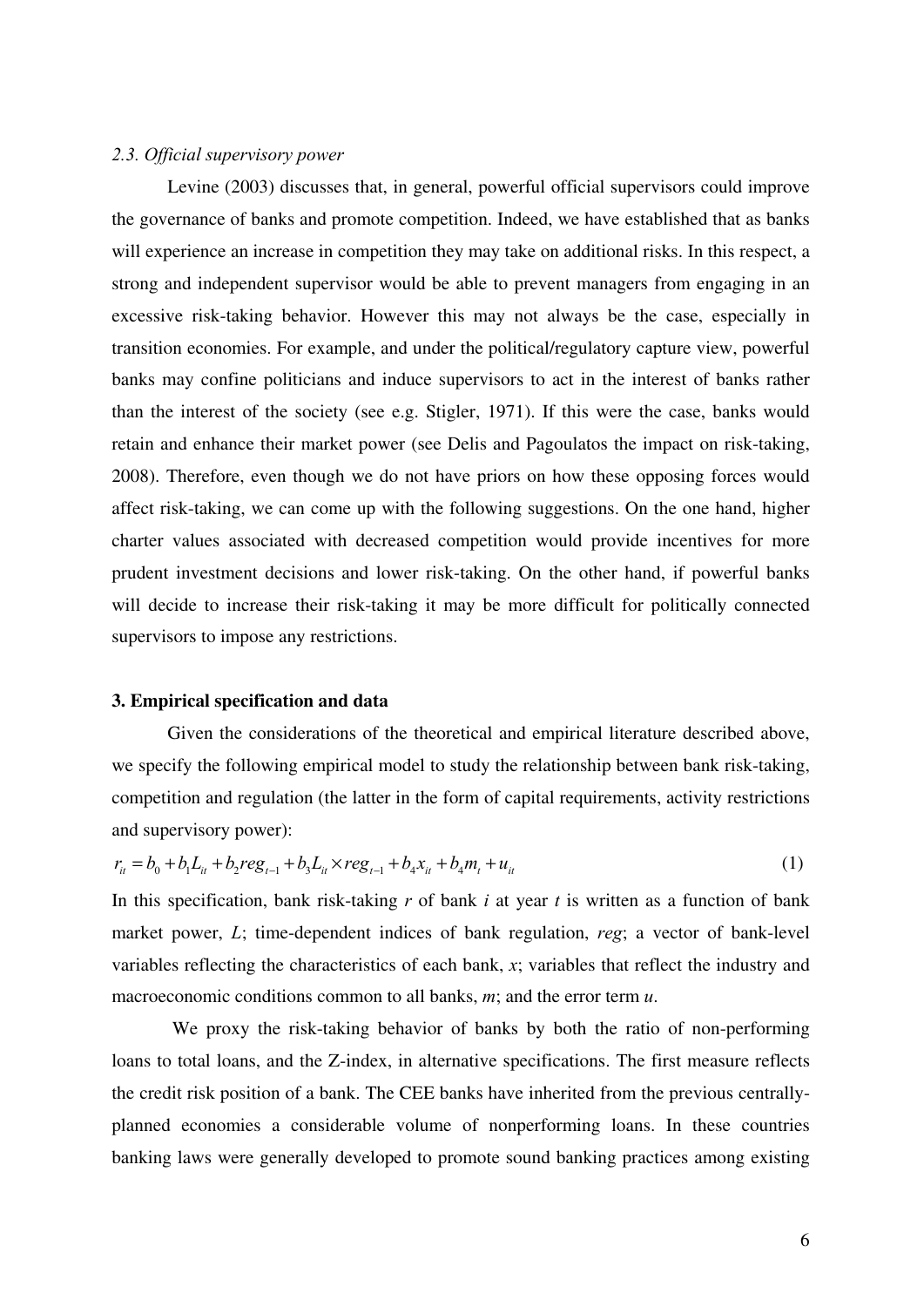and new market players, and to increase the efficiency of delivering intermediation services. Banks would therefore improve their performance by improving screening and monitoring of credit risk, with such policies involving the forecasting of future levels of risk. The Z-index, in turn, represents a more universal measure of bank risk-taking and is defined as  $Z = (ROA + EA)/\sigma (ROA)$ , where *ROA* is the rate of return on assets, *EA* is the ratio of equity to assets and  $\sigma(ROA)$  is an estimate of the standard deviation of the rate of return on assets. This risk measure is monotonically associated with the probability of a bank's default and has been widely used in the empirical banking and finance literature (see e.g. Boyd et al., 2006). To calculate the standard deviation of *ROA* we use data on *ROA* from the two previous years and we verified that using three or four years produces very similar results.

#### *3.1. Measuring bank market power*

Claessens and Laeven (2004), Schaeck et al. (2009) and Yildirim and Philippatos (2007) derive country-specific Panzar and Rosse (1987) H-statistics, which they subsequently regress on a number of explanatory variables using cross-sectional estimation methods. However, some authors (see e.g. Shaffer, 2004) convincingly suggest that the Hstatistic does not map into a range of oligopoly solution concepts as robustly as the Lerner index (i.e. the markup of output price over marginal cost) does, mainly owing to partial failure to incorporate long-run structural adjustments. For example, Angelini and Cetorelli (2003) recognize this and estimate Lerner indices for each year in the sample period, which are also regressed on a number of explanatory variables in a second stage of analysis, again using cross-sectional methods.

Here we opt for a bank-level Lerner index and to this end we obtain an estimate of the marginal cost at the country level and we use this marginal cost to obtain the Lerner index from the formula

$$
L_{it} = (p_{it}^q - mc_t) / p_{it}^q
$$
 (2)

where  $p_{it}^{q}$  is the price of bank output (calculated as the ratio of interest income to total earning assets). The marginal cost (*mc*) is estimated on the basis of the following translog cost function:

$$
\ln C_{ii} = b_0 + b_1 \overline{\ln q_{ii}} + \frac{1}{2} b_2 (\overline{\ln q_{ii}})^2 + b_3 \overline{\ln d_{ii}} + \frac{1}{2} b_4 (\overline{\ln d_{ii}})^2 + b_5 \overline{\ln w_{ii}} + \frac{1}{2} b_6 (\overline{\ln w_{ii}})^2 + b_7 (\overline{\ln q_{ii}}) (\overline{\ln w_{ii}}) + b_8 (\overline{\ln q_{ii}}) (\overline{\ln d_{ii}}) + b_9 (\overline{\ln d_{ii}}) (\overline{\ln w_{ii}}) + e_{ii}
$$
\n(3)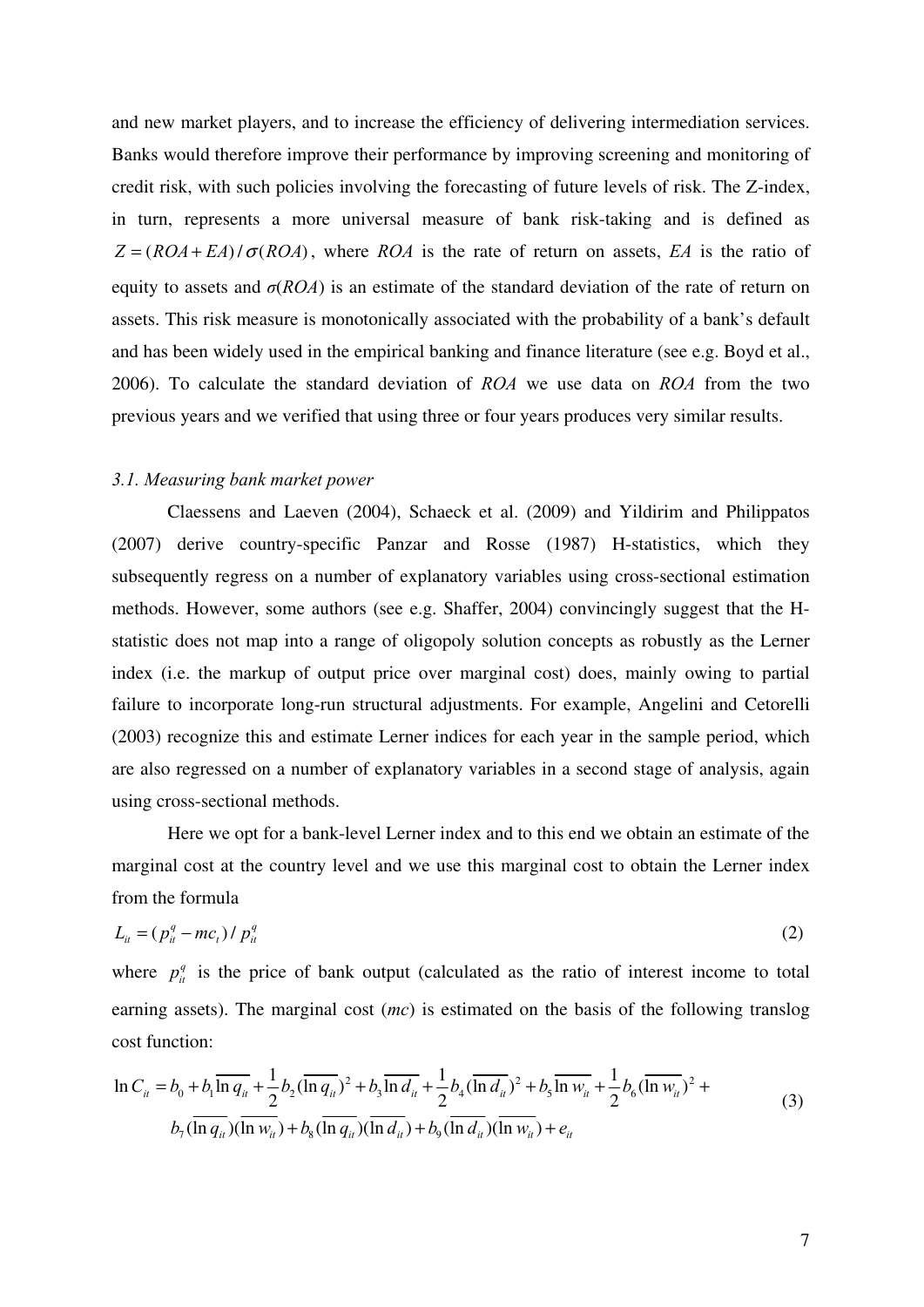where *C* is the total cost of bank *i* at time *t*, *q* is bank output (measured by total earning assets), *d* is the value of bank deposits, *w* are the prices of inputs and *e* is a stochastic disturbance. Variables with bars represent deviations from their means, specified in this way to reduce multicollinearity (see Uchida and Tsutsui, 2005; Brissimis et al., 2008). Within this framework, in the special case of Cournot competition *L* is simply the output share of the *i*th bank at each point in time. In the case of perfect competition,  $L = 0$ ; under pure monopoly,  $L$  $= 1$ ; and, finally,  $L \le 0$ , implies pricing below marginal cost and could result, for example, from a non-optimizing behavior of banks. The merit of this approach is that it provides banklevel estimates of market power to be used in the subsequent analysis.

Data for the variables are obtained from BankScope. *C* is proxied by total expenses, *q* by total earning assets and *d* by total deposits and short-term funding. *w* represents three input prices, i.e. the price of funds (measured by the ratio of interest expenses to total deposits), the price of labor (measured by the ratio of personnel expenses to total assets<sup>4</sup>) and the price of physical capital (measured by the ratio of depreciation and other capital expenses to total fixed assets). Table 1 contains these variables, along with some descriptive statistics.

> [Insert Table 1 about here] [Insert Table 2 about here]

Estimation of Eq. (3) is carried out for each country separately using the method of maximum likelihood and average results of *L* on a country and time basis are presented in Table  $2<sup>5</sup>$ . The picture presented by the estimates is mixed, with some countries reflecting fairly competitive practices (e.g. Bulgaria and Romania), other reflecting anticompetitive behavior (Lithuania and Slovenia), and most lying in between. Changing patterns over time are also different on a country by country basis. For example, Latvian banks move towards more anticompetitive behavior on average, while Slovakian banks move towards the opposite direction. An interesting pattern is observed in the more developed countries of the group (Czech Republic, Poland, Slovenia), where higher values are observed in the middle of the

<u>.</u>

<sup>&</sup>lt;sup>4</sup> We define the price of labor as total personnel expenses divided by total assets because BankScope does not include comprehensive information on bank staff members for the countries considered. Many other studies have followed a similar approach (see e.g. Altunbas et al., 2001).

<sup>&</sup>lt;sup>5</sup> We used the method of maximum likelihood to be in line with the majority of banking papers on cost efficiency/market power. Several robustness checks were performed; however, the results remained unchanged at the 10% level of significance. In particular, we used two-stage least squares instead of maximum likelihood, we included risk and ownership variables (public vs. private, foreign vs. domestic) among bank inputs in the cost and revenue equations and we trimmed the 5% of the samples to reduce the potential impact of outliers. All these results are available upon request.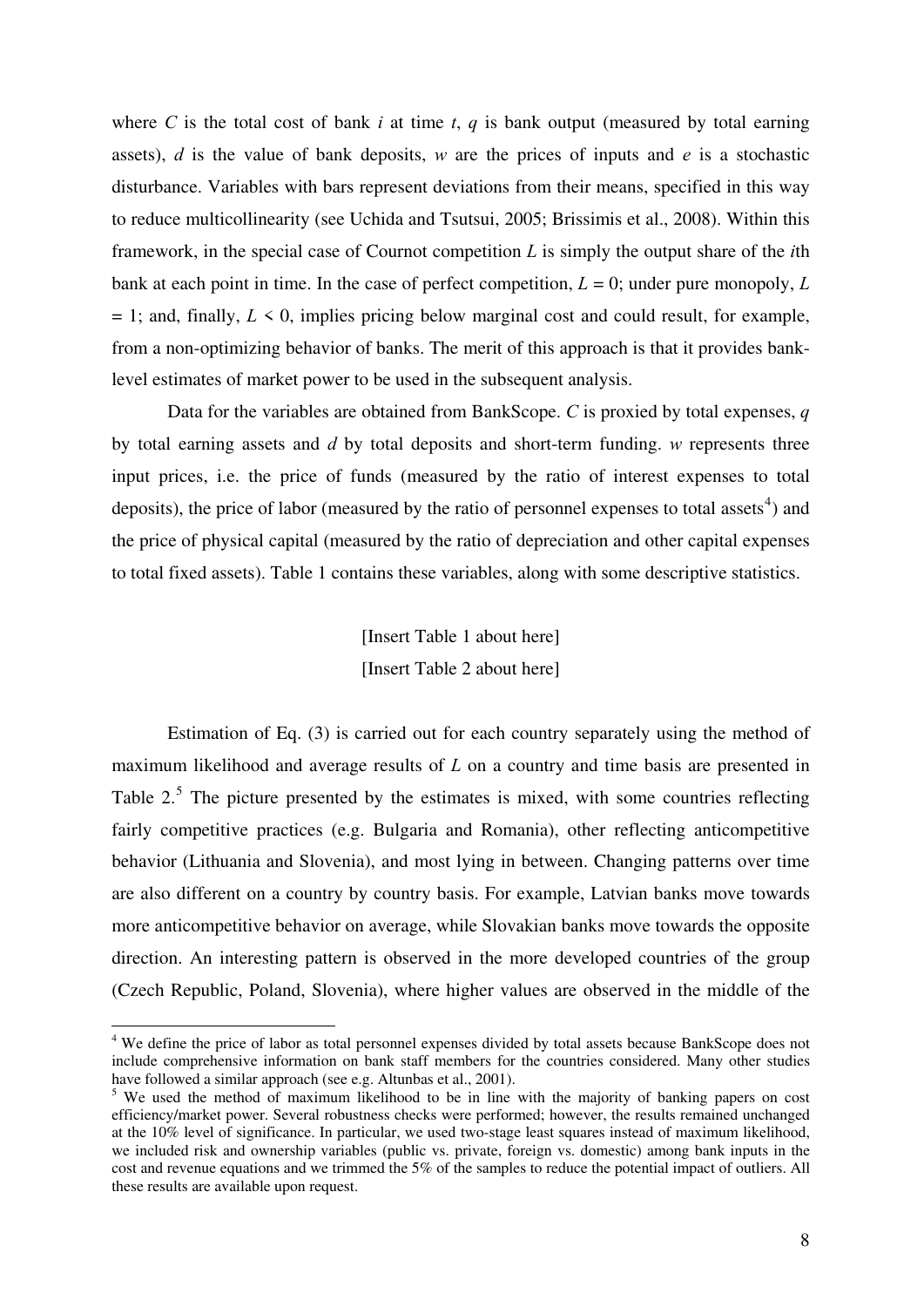examined period. This may suggest that market power has been the result of networking, owing to the weak institutional environment; however, penetration of foreign-owned banks and institutional advances before the accession of these countries in the EU may be responsible for the decreasing values in the last years of our sample. Finally, it is worth noting that in some of the less developed countries (e.g. Serbia and Romania in the first few years) banks are not behaving as optimizing firms on average.

#### *3.2. Regulatory variables*

-

The principal focus of this study is to examine whether the regulatory tools discussed in Section 2 (i.e. capital requirements, activity restrictions on banks and official supervisory power) have an impact on bank risk-taking through the level of market power of banks. To quantify the three classes of regulation we use the approach followed by Barth et al. (2001b, 2006, 2008).<sup>6</sup> Specifically, regulatory indices are constructed that relate to capital requirements (*caprq*), official supervisory power (*spower*) and restrictions on activities (*actrs*). We briefly discuss these indices below, while additional information can be found in Appendix A.

The first index *(caprq)* shows the extent of both initial and overall capital stringency. Initial capital stringency refers to whether the sources of funds counted as regulatory capital can include assets other than cash or government securities and borrowed funds, as well as whether the regulatory or supervisory authorities verify these sources. Overall capital stringency indicates whether risk elements and value losses are considered while calculating the regulatory capital. Theoretically, *caprq* can take values between 0 and 8, with higher values of indicating more stringent capital requirements. In our case, it ranges between 2 (e.g. Latvia-1999) and 8 (e.g. Slovenia-2002). The second index (*spower*) reveals the power of the supervisory agencies to take specific actions in relation to their authority against bank management and directors, shareholders, and bank auditors. In the present paper, the index ranges between 6 (e.g. Serbia) and 14 (e.g. Hungary) with higher values indicating more powerful supervisors. The last index (*actrs*) is determined by considering whether securities,

<sup>&</sup>lt;sup>6</sup> This approach has been also followed by Fernandez and Gonzalez (2005), Pasiouras et al. (2006) and Buch and DeLong (2008) among others. An alternative would be to use principal component analysis as in Beck et al. (2006b). Barth et al. (2004) have followed both approaches, mentioning that on the one hand the drawback of using the summation for the construction of the index is that it assigns equal weight to each of the questions, whereas on the other hand the disadvantage of the first principal component is that it is less obvious how a change in the response to a question modifies the index. While they only report the empirical results on the basis of the latter approach, they mention (p. 218) that "*we have confirmed all this paper's conclusions using both methods*".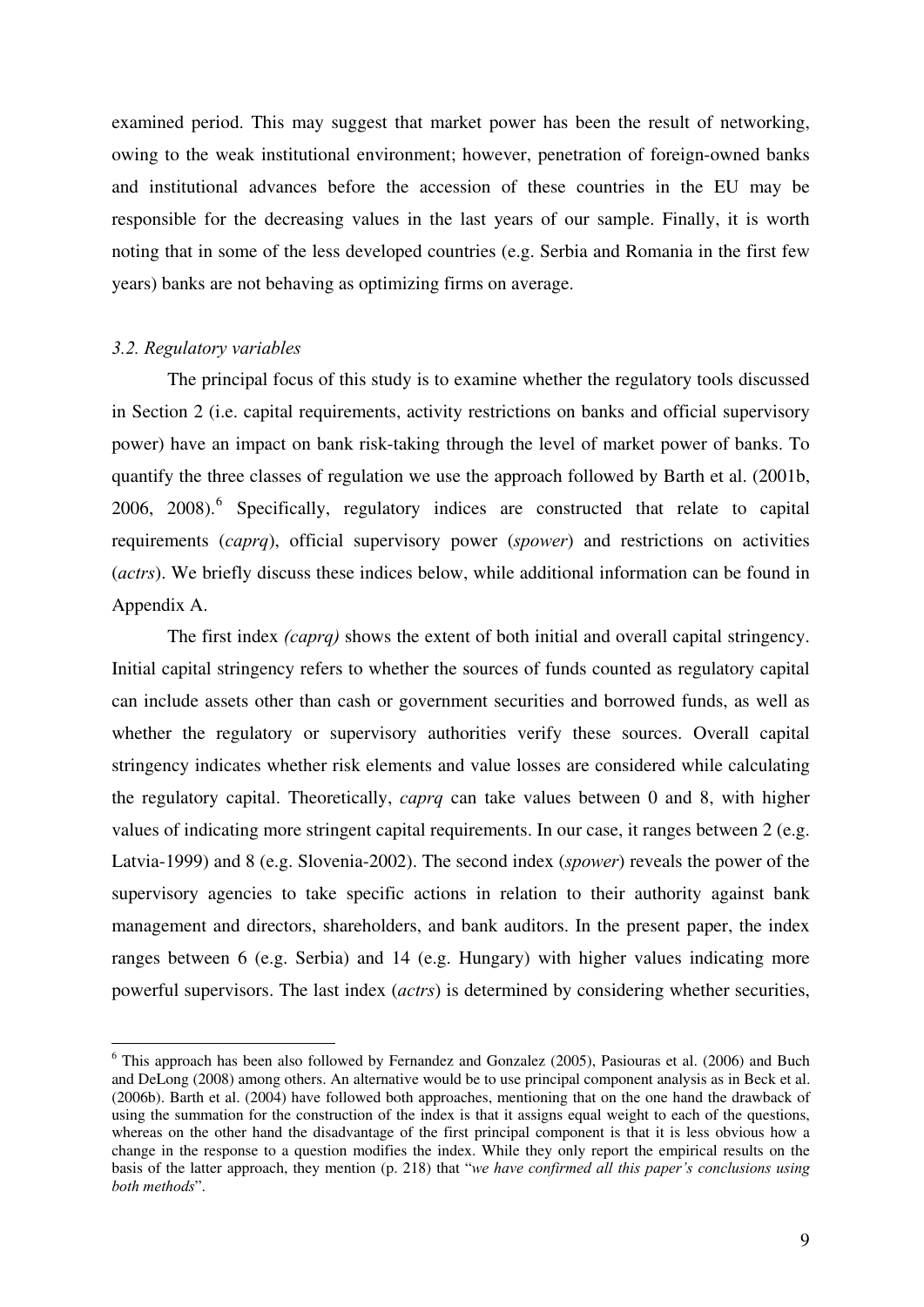insurance, real estate activities, and ownership of non-financial firms are unrestricted, permitted, restricted, or prohibited. Theoretically, this index can range between 1 and 4 and as in the case of *caprq* and *spower*, higher values indicate higher restrictions. In the present study, *actrs* takes values between 1.25 (e.g. Estonia- 2002) and 3.25 (e.g. Romania-1999).

We should note here that new regulatory initiatives are unlikely to affect the risktaking behavior of banks in the immediate term, especially through changes in market power. If regulations affect risk-taking, then it is expected that there are lags between establishing new banking laws or taking new policy initiatives (that will be reflected in the corresponding indices) and the time that these laws or initiatives are translated into more sound banking practices. Therefore, to the very best, the regulatory practices of the previous period are expected to impact the contemporaneous level of bank risk-taking. In fact, in the estimations below, we will be using both the first and the second lags of the regulation variables.

# *3.3. Other controls*

-

A number of bank- and industry-level control variables are employed to improve the fit of our model. The former variables include the cost to income ratio and a proxy for bank size. The cost to income ratio (non-interest operating costs to total bank revenue) is used to control for differences in technical efficiency (see also Boyd et al., 2006), while the natural logarithm of real total assets (*lnta*) is used as a scaling variable. The industry-level controls include exogenous determinants of risk common to all banks. Specifically, we include the rate of GDP growth (*gdpg*) as a proxy for the fluctuations in economic activity, and a shortterm interest rate (*ir*), which serves as an indicator of the monetary environment. In addition to the macroeconomic variables, we also use foreign (*for*) and public (*pub*) ownership as potential determinants of bank competition. *for* is defined as the per cent of foreign owned banks in terms of total industry assets and *pub* as the per cent of publicly owned banks in terms of total industry assets (for descriptive statistics, see Table 1). As a final control, we employ an index of market discipline (*mdisc*), which reflects the degree to which banks are forced to disclose accurate information to the public (e.g. disclosure of off-balance sheet items, risk management procedures, etc.) and whether there are incentives to increase market discipline such as subordinated debt and an absence of deposit insurance schemes.<sup>7</sup> In

<sup>&</sup>lt;sup>7</sup> Demirgüç-Kunt and Detragiache (2002) show that several countries have established a system of national deposit insurance over the last 25 years, this being viewed as a way of avoiding bank runs. However, when deposit insurance is in effect, depositors may have no incentives to monitor banks, which may result in a decrease in market discipline (see e.g. Dermirguc-Kunt and Huizinga, 2004). See Calomiris (1999), Evanoff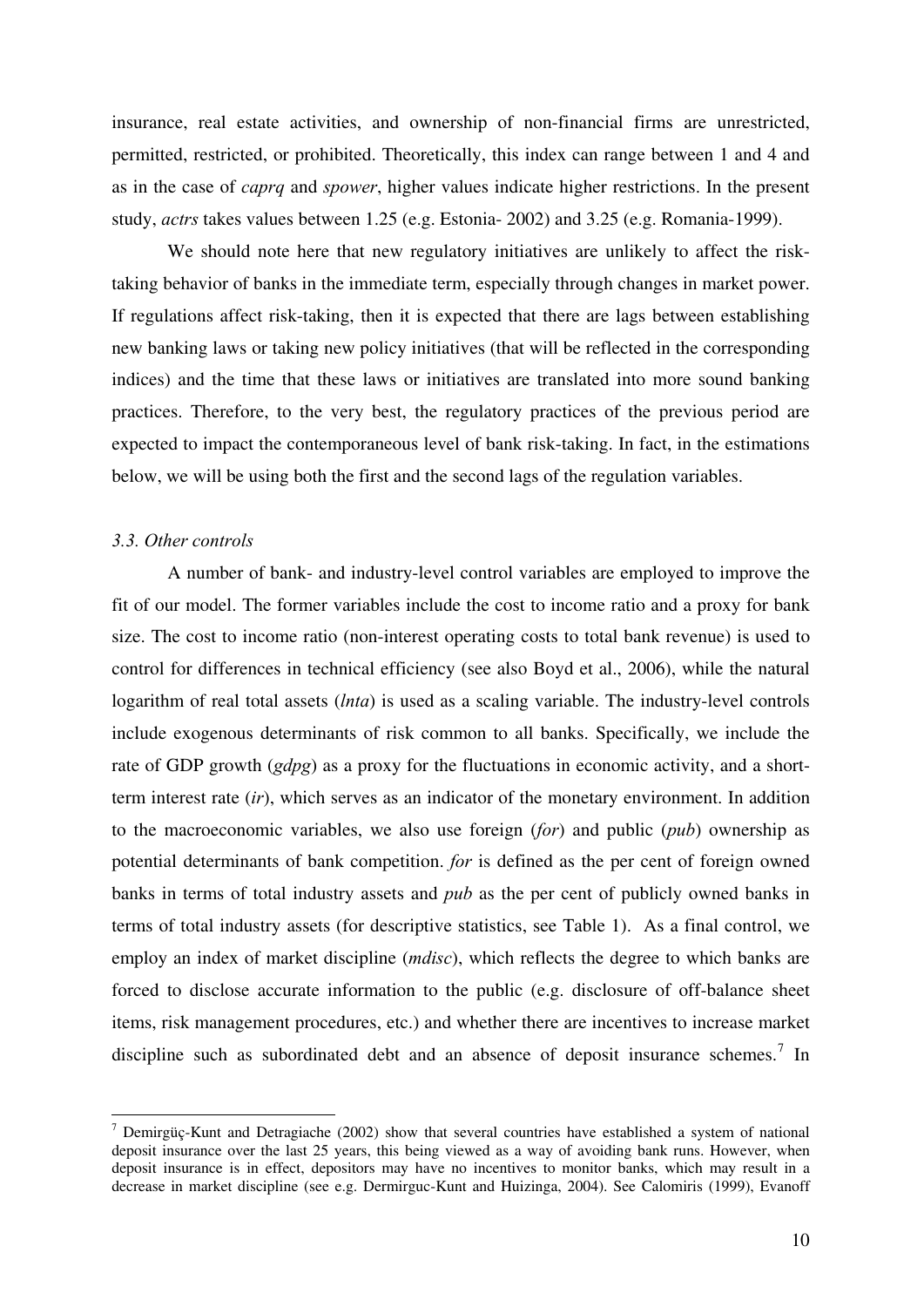accordance with the discussion of the rest of the regulatory indices above, this index enters the estimated equations lagged once.

## *3.3. Data sources*

Our sample consists of 546 banks operating in the 13 CEE countries shown in Tables 1 and 2 over the period 1998-2005. We collect our data from a number of sources. Individual bank data are taken from BankScope. Data for *caprq*, *spower*, *mdisc*, and *actrs*, are obtained from the World Bank database on "Bank Regulation and Supervision" developed by Barth et al. (2001a) and updated by Barth et al. (2006, 2008). Since this database is available at only three points in time we use information from Version I for bank observations over the period 1998-2000, from Version II for bank observations over the period 2001-2003, and from Version III for bank observations for 2004-2005.<sup>8</sup> Data for the market structure (*for, pub*) and macroeconomic conditions (*ir, invgdp, gdpg*) are collected from the EBRD's Transition Reports and the World Bank's World Development Indicators (WDI).

# **4. Estimation and results**

-

In this section, we investigate whether regulations and competition affect the degree of bank risk-taking separately or whether the effect of regulations is channeled through bank market power. We opt for both static and dynamic specifications of the empirical model specified above. The static specification is the norm in the literature and refers to the estimation of Eq. (1). Yet, Berger et al. (2000), among others, have shown that even a developed banking industry, such as that of the US, is subject to impediments that yield various forms of persistence in bank-level rents. One of these impediments refers to the interrelationship between bank risk-taking and impediments to competition. If for example a banking industry is characterized by informational opacity owing to networking, it is likely that the bonds that created the networking are strong and thus persistent. Two other arguments can be made in favor of a dynamic formulation. First, the potential impact of stock variables on flow variables (such as non-performing loans) may be better approximated by a

and Wall (2000), DeYoung et al. (2001), Bliss (2001), Jagtiani et al. (2000), Berger et al. (2000) among others for the role of subordinated debt in promoting discipline in banking.

<sup>&</sup>lt;sup>8</sup> Version I was released in 2001 and contain information for 117 countries (Barth et al., 2001a). For most of the countries, information corresponds to 1999, while for others information is either from 1998 or 2000. Version II describes the regulatory environment at the end of 2002 in 152 countries (Barth et al., 2006) and Version III describes the regulatory environment in 142 countries in 2005/06 (Barth et al., 2008). Many other studies that have used this database across a number of years followed a similar approach (e.g. Demirgüç-Kunt and Detragiache, 2002; Fernandez and Gonzalez, 2005).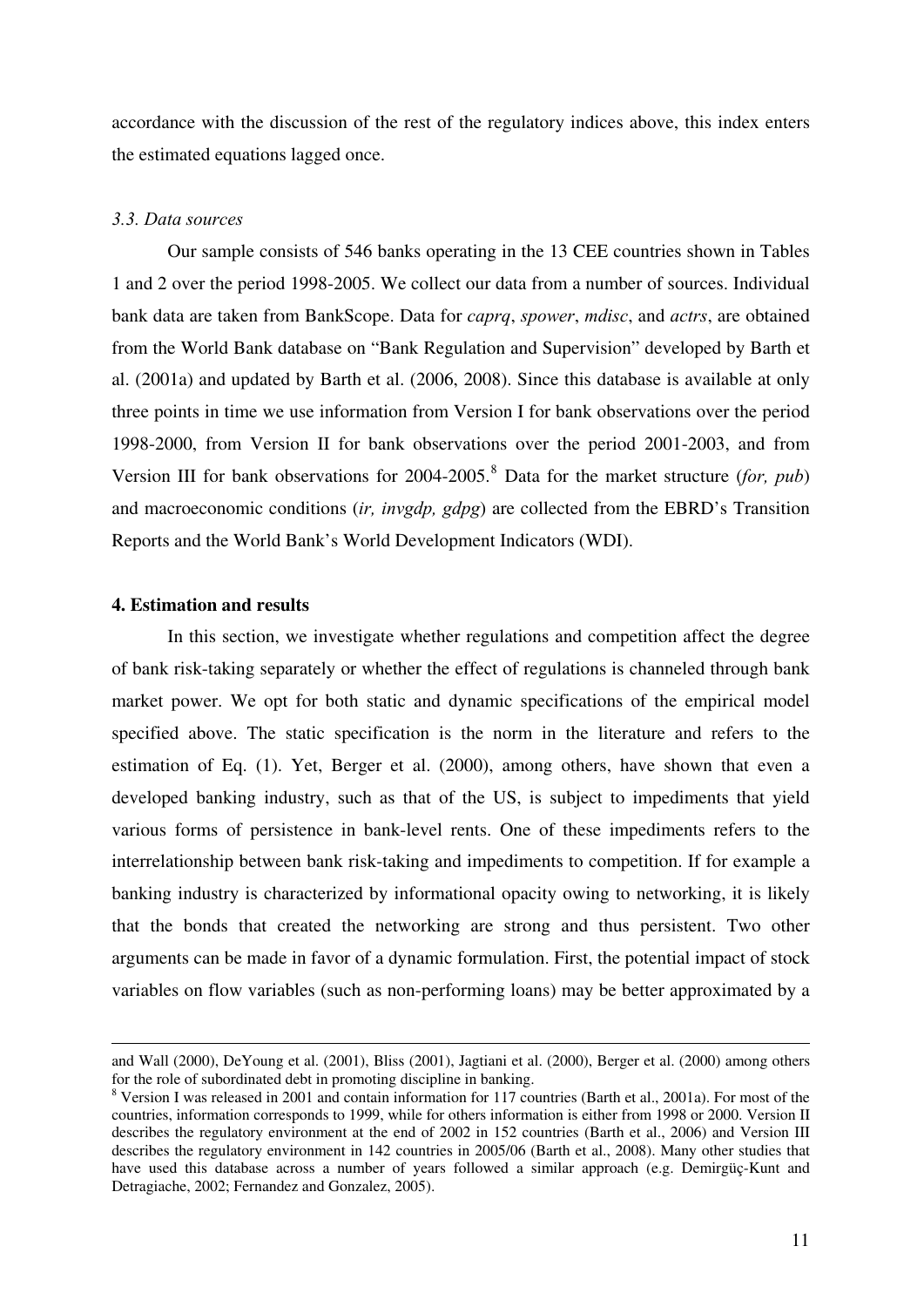dynamic formulation (see Laeven and Majnoni, 2003). And second, Allen and Gale (2000, 2004) in considering a variety of different theoretical models of the risk-regulation nexus showed that regulations can have a negative effect on risk taking within a static model and a positive effect within a dynamic model.

Given the above, we augment the static model of Eq. (1) with a lagged dependent variable as follows:

$$
r_{it} = b'_0 + \delta r_{it-1} + b'_1 \theta_t + b'_2 reg_{t-1} + b'_3 \theta_{it} \times reg_{t-1} + b'_4 x_{it} + b'_5 m_t + \varepsilon'_{it}
$$
(4)

A value of  $\delta$  between 0 and 1 implies that the dependent variables of the above equations persist, but they will eventually return to their normal (average) level. Values close to 0 mean that the speed of adjustment is high, while values close to 1 imply very slow adjustment.<sup>9</sup>

The choice of the estimation procedure rests on the special features of each empirical model. Estimation of Eq. (1) is carried out using panel data instrumental variables regression. There are two main reasons for this choice. First, it may be possible that after deregulation of the CEE banking systems started, and taking into account the huge transformation of the economy and the society of these countries within a small period, credit risk increased significantly. This led to increased financial instability (note the crises in the CEE banking sectors during the late  $1990s^{10}$  and in an effort to smooth the turmoil the supervisory authorities reacted by setting new rules and taking new initiatives that are reflected in the regulatory indices. Therefore, it is likely that reverse causality prevails between bank risk taking and each of competition and regulation.<sup>11</sup> To prevent our model from capturing this adverse causality, we instrument against all risk and macroeconomic variables, their first lags and country dummies, in Eq.  $(1)$ .<sup>12</sup>

As regards Eq. (4), we use the system GMM estimator proposed by Blundell and Bond (1998). Besides accounting for the specified dynamics, this estimator has two additional virtues. First, it does not break down in the presence of unit roots (for a proof see Binder et al., 2003) and second it accommodates the possible endogeneity between the risk,

<u>.</u>

<sup>&</sup>lt;sup>9</sup> The coefficients on the lagged values take implausible values (e.g. negative or very small) for panels with a very small time dimension and are highly dependent on the robustness of the estimation method (see Nerlove, 2002).

 $10$  For details on these crises, see Laeven and Valencia (2008).

 $11$  Note that it may also be the case that as bank failures increase, the resulting higher degree of concentration in the industry does not necessarily imply more market power for surviving banks. Banks that do not fail are usually the more efficient bank, which effectively have lower costs in producing the same outputs (Beck et al., 2006). Using bank-level markups instead of a concentration ratio to measure market power safeguards our empirical analysis from capturing such a misleading relationship (we thank an anonymous referee for raising this point).

<sup>&</sup>lt;sup>12</sup> This is a random effects panel IV regression. The validity of random effects against fixed effects has been verified by a Hausman test.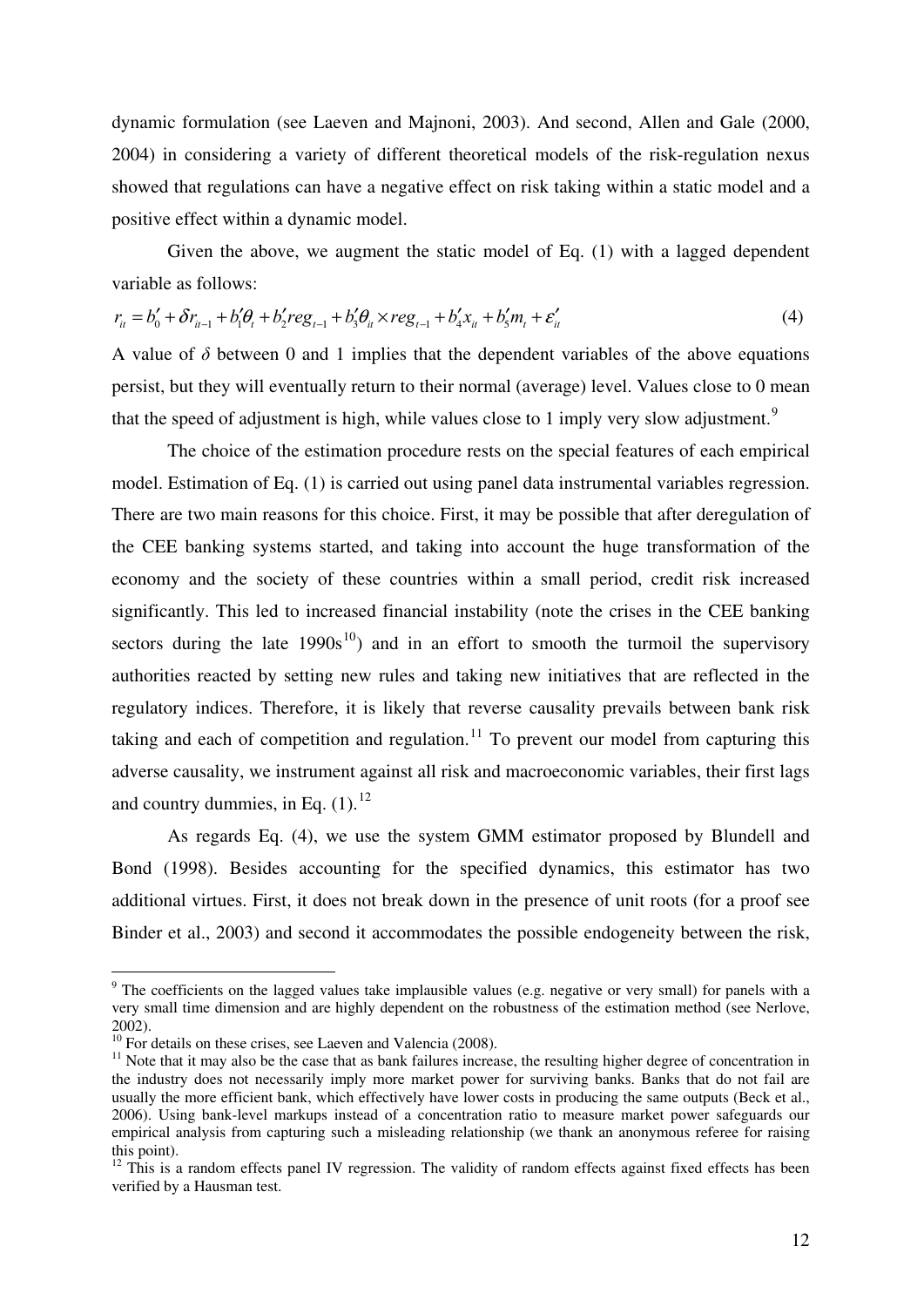market power and regulation variables by means of appropriate instruments.<sup>13</sup> The instruments used are the same with the IV regressions and the validity of the instruments is verified by a Sargan test. A final practical issue in estimating Eq. (4) is that the interaction terms are highly collinear with their components. An easy way to reduce multicollinearity is by "centering" the variables. We do this by subtracting the mean from each observation and we observe that correlation of all independent variables is now below 40 per cent.

Table 3 reports the empirical results when *npl is* the dependent variable. We find a negative and significant association between market power and non-performing loans that is robust across all specifications (whether static or dynamic). Capital requirements appear to be an effective tool in reducing credit risk on average, a finding consistent with Barth et al. (2004) and Kopecky and VanHoose (2006). Also, consistent with the expectations of the supervisory power hypothesis, *spower* has a negative and independent effect on credit risk. Notably, in the regressions that include the interaction between market power and these two supervisory tools, only the interaction between market power and *caprq* enters with a positive and significant coefficient. This holds regardless of whether the level of *caprq* is included in the estimated equation. This shows that *caprq* has an independent effect on risk, but this effect decreases for banks with higher market power. In other words, this finding suggests that the stabilizing effects of capital regulations diminish when the banks have sufficient power to increase their credit risk.

The impact of *actrs* is insignificant, indicating that there is no direct effect of activity restrictions on credit risk. However, its interaction with market power enters negatively and significant (see columns 4 to 7), which implies that activity restrictions increase the credit risk-taking of banks with low market power. One potential explanation for this finding is that as the integration of financial services is restricted, banks focus on the loan market in order to replace the forgone non-interest income. However, due to the increased competition, banks with low market power in lending may view the financing of risky borrowers as the only way to attract customers and increase their market share.

[Insert Table 3 about here]

-

<sup>&</sup>lt;sup>13</sup> To guarantee robustness we control for country heterogeneity and temporal variation in the above specifications through the appropriate use of dummy variables (see Baltagi, 2001). These dummy variables have been found jointly statistically significant in virtually all equations, but they are not reported to save space.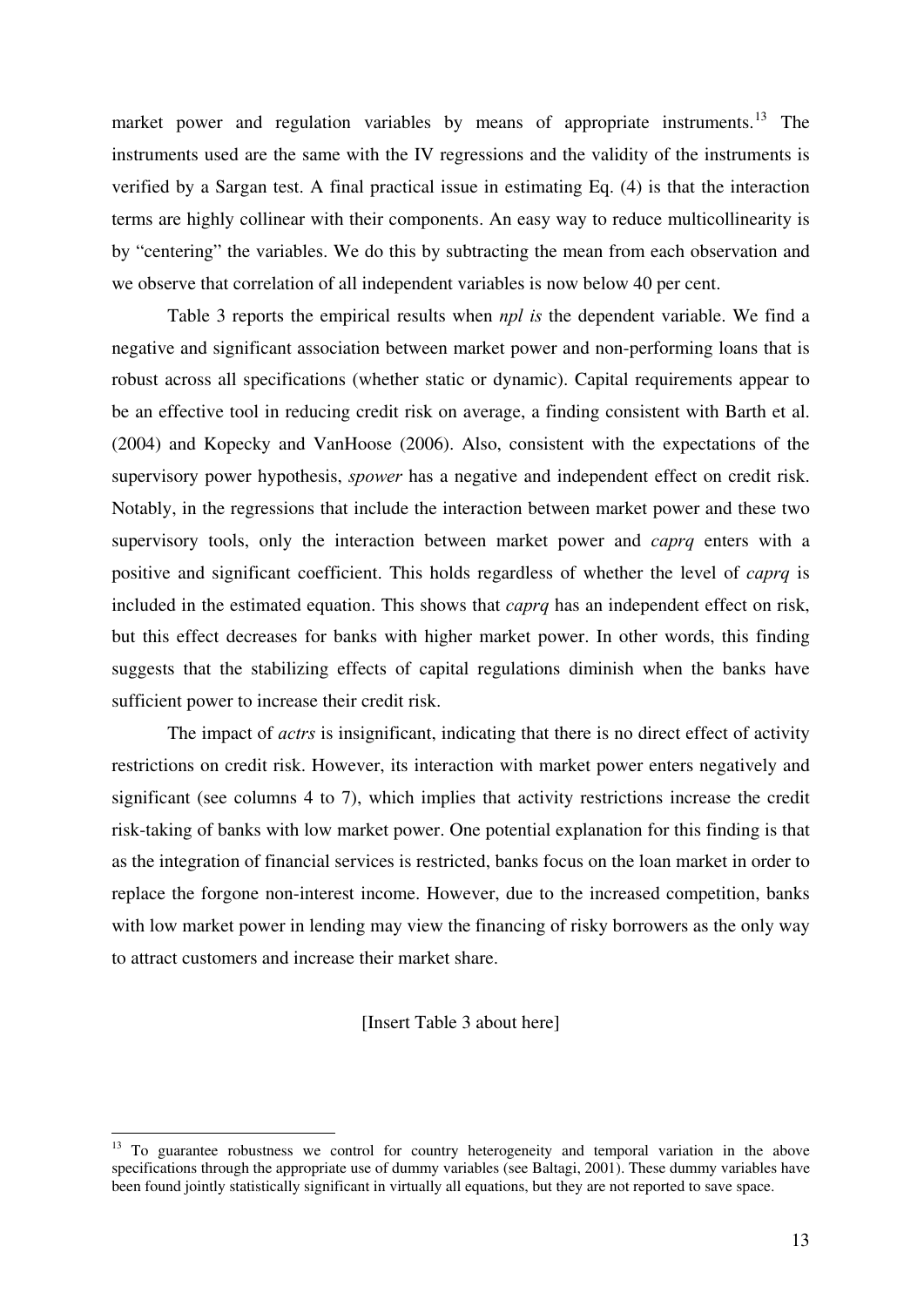The results in Table 4 present the estimations when we use the Z-index as an overall measure of insolvency risk. Differences between static and dynamic models are negligible, however the coefficient on the lagged dependent variable is highly significant indicating a considerable level of persistence in bank risk. On the same line with the results in Table 3, lower competition and higher supervisory power result in lower bank risk. As before the interaction between competition and supervisory power does not influence risk. However, we observe some differences in the direct effects of *actrs* and *caprq*. As Claessens (2003) points out, the integration of financial services is a debated topic, especially for emerging markets. While, theoretically, lowering the restrictions on bank activities increases the possibilities of risk diversification, it also provides more opportunities to increase and shift risk. Furthermore, it will be more difficult for supervisors to monitor complex banks that offer a variety of services, and this problem can become even more severe in emerging countries where supervision can be weak and enforcement will tend to be lower. Another problem highlighted in Claessens (2003) is that due to reduced transparency and complicated structures of ownership and control, financial conglomerate groups can experience important corporate governance problems, which are generally already large in emerging markets. This would be expected to have an adverse effect in the monitoring and control of risk-taking by managers. Our results support these arguments in showing that stricter restrictions on bank activities are effective in reducing insolvency risk, a finding that it is consistent with the empirical results of Fernandez and Gonzalez (2005). This result is also consistent with the findings of Lepetit et al. (2008a,b) who show that the involvement in various activities that generate non-interest income results in higher risk-taking. This risk generated from the involvement in non-interest income related activities could also explain why *actrs* has a direct impact on overall risk, but not on credit risk. Turning to the capital requirements we find that they do not directly influence overall insolvency risk, a finding consistent with Barth et al. (2004).

#### [Insert Table 4 about here]

 Consistent with the results in Table 3, *L\*caprq* and *L\*actrs*, enter in the relevant specifications (columns 4-7) with a significant coefficient. In particular, capital requirements have an effect on risk via and combined with the level of market power (since they appear statistically significant whether the *caprq* variable is included in the estimated equation or not). When a bank has high market power, capital requirements increase insolvency risk.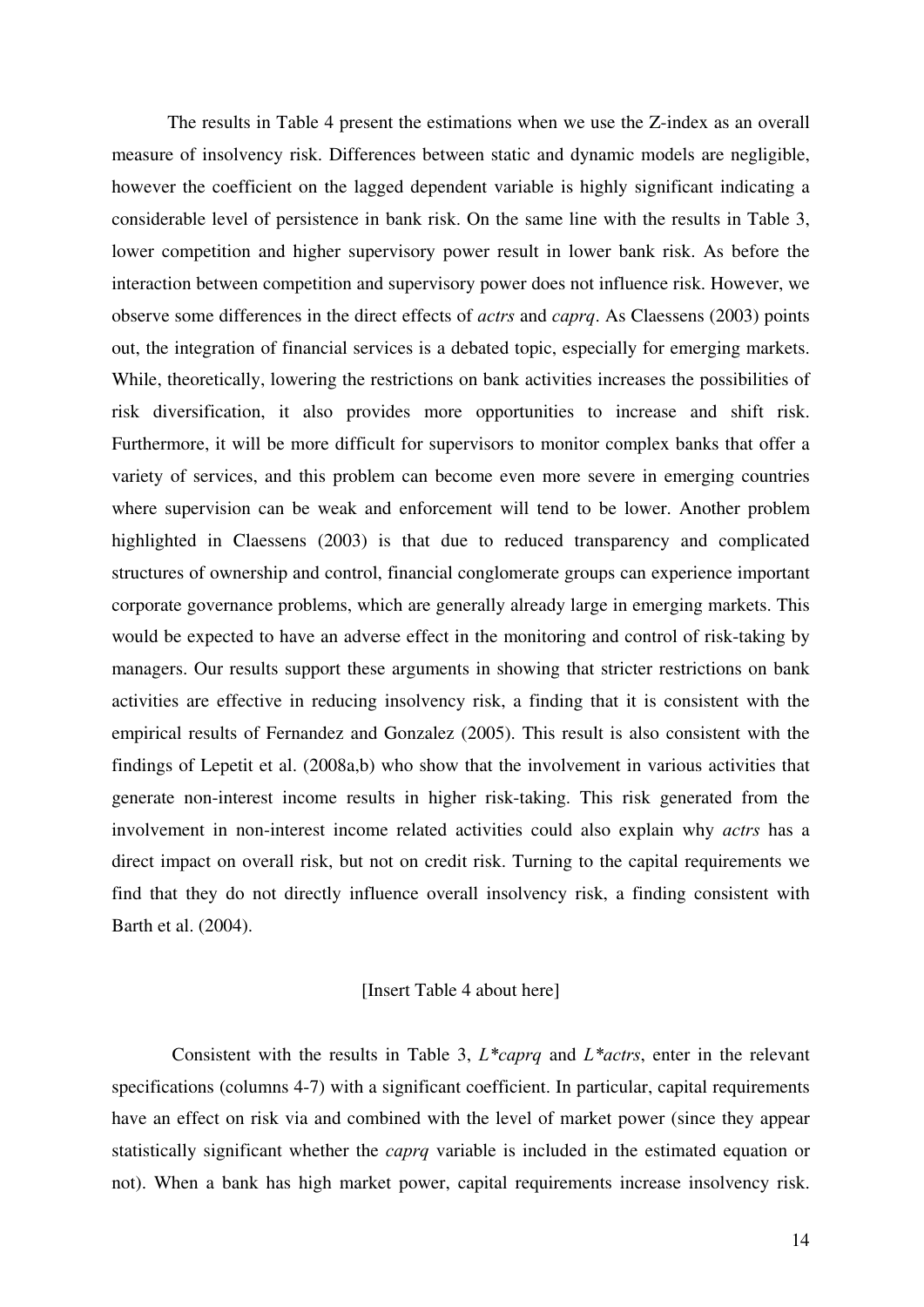This result contradicts prior expectations as for the efficiency of capital requirements to avoid moral hazard problems. In more detail, the underlying idea of this argument is that with higher capital requirements banks will hold higher amounts of capital, implying higher losses for shareholders in the case of default and therefore lower incentives for risk-taking through more prudent investments. However, Hellman et al. (2000) argue that this traditional view does not consider the dynamic effect of capital requirements on the bank's franchise value. They argue that, in a dynamic scenario, an increase in the amount of capital has not only the positive *capital risk effect* but also a *franchise value effect* that moves in the opposite direction due to lower profits. However, lower franchise values imply stronger incentives for risk-taking. Thus, our results support the franchise-value-effect hypothesis, with risk-taking being conditional on the market power of the banks. In contract, the positive sign of *L\*actrs* shows that activity restrictions limit the risk-taking of banks with high market power, thus enhancing bank soundness. Overall, it seems that ignoring the interactions between regulations and market power will lead to erroneous inferences about the impact of regulations on both credit risk and overall risk.

Turning to the control variables, we observe that consistent with the private monitoring hypothesis, regulatory proposals (e.g. European Shadow Financial Regulatory Committee, 1999, 2000) and past studies (e.g. Calomiris, 1999; Barth et al., 2004; Fernandez and Gonzalez, 2005; Demirgüç-Kunt et al., 2008) financial disclosures and other incentives that enhance market discipline can be an effective tool in decreasing risk. Bank ownership appears to be another important parameter, with a higher presence of foreign (state-owned) banks in the market resulting in lower (higher) risk-taking which are consistent with the literature that suggests a number of benefits from the entry of foreign banks in emerging markets,  $^{14}$  as well as the negative impact of state-owned banks on the banking sector (see La Porta et al., 2002; Demirgüç-Kunt and Serven, 2009, for discussions). Consistent with our expectations, higher GDP growth lowers credit risk and increases bank soundness. However, the nominal interest rate does not have a significant impact on bank risk in most regressions. Turning to the bank-specific control variables, we find that as in Jimenez et al. (2007) among

-

<sup>&</sup>lt;sup>14</sup> For example, as discussed in Bonin et al. (2005), until recently the information technology in transition countries was only basic, while the human capital necessary to make even prudent lending decisions and to price risk properly was sparse or non-existent. However, these conditions were obviously improved since enhancement of quality and availability of financial services, adoption of modern banking skills and technology, and increase in the quality of human capital, either by importing high skilled bank managers to work in their branches or by training the local employees are among the major benefits of foreign banks entry in emerging markets (Levine, 1996; Lensink and Hermes, 2004).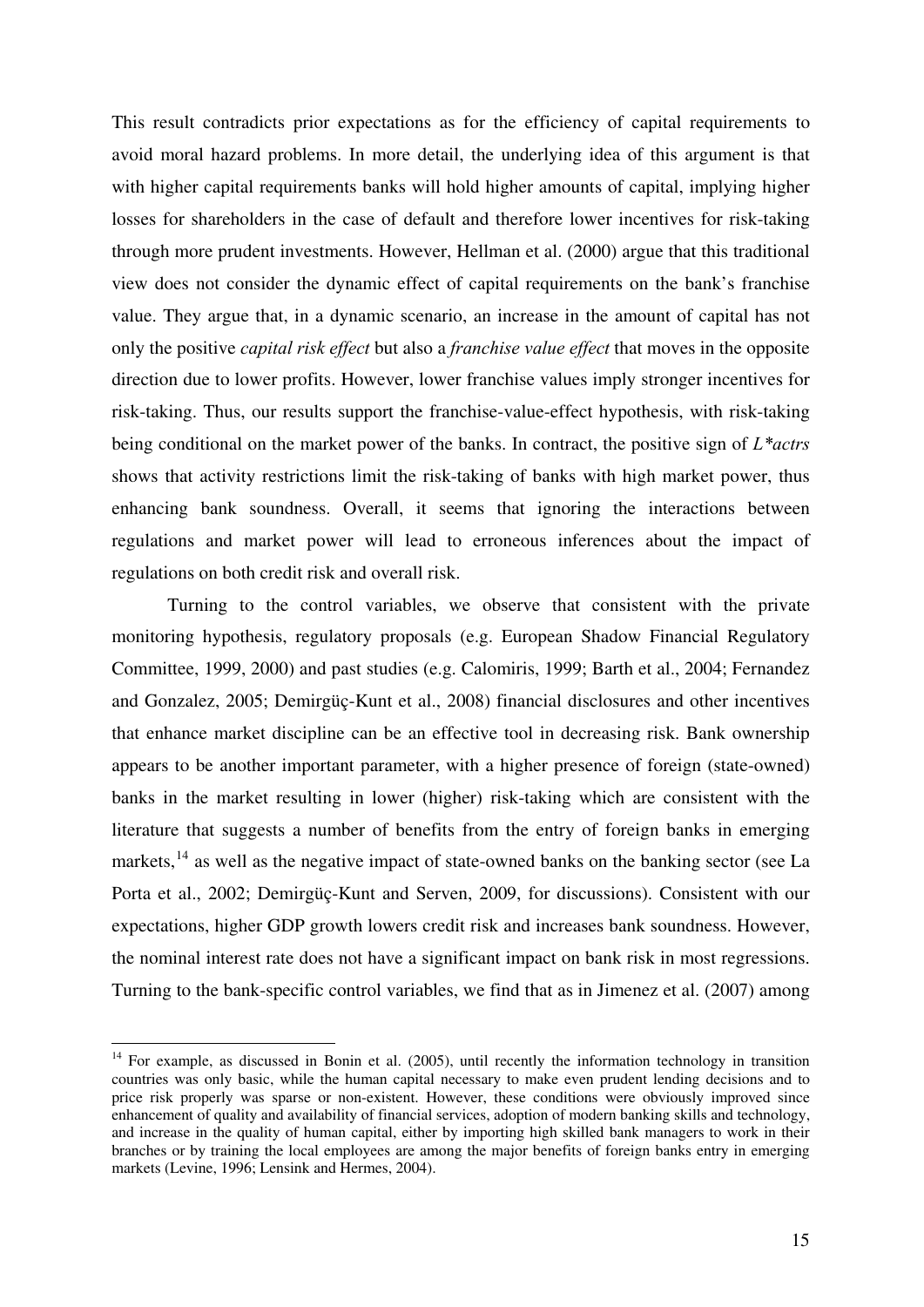others, size has a negative impact on non-performing loan to total loan ratios which can be associated to better credit quality systems and corporate governance in larger banks. Finally, more efficient control of expenses (i.e. lower non-interest expenses to total revenue) contributes to bank soundness, although it does not appear to influence credit risk.

#### **5. Conclusions**

 In this paper we analyzed the relationship between bank risk-taking, market power and regulations. On the basis of theoretical arguments we restrict our analysis to regulations related to capital requirements, restrictions on activities, and official supervisory power. The focus of the empirical tests is placed on whether these regulations have an independent effect on risk, whether their effect is transmitted via the level of bank market power or whether regulations and market power have a combined effect on bank risk.

We find that market power lowers both the non-performing loans and the overall insolvency risk. Capital requirements and supervisory power have a direct impact on credit risk by reducing non-performing loans. However, the stabilizing effects of capital regulations diminish when the banks have sufficient market power to increase their credit risk. Restrictions on activities do not have a direct effect on credit risk; however, there appears to be an indirect impact through market power. Supervisory power is also effective in reducing insolvency risk but as in the case of credit risk, this effect is independent of market power. In contrast, capital requirements do not influence directly the overall insolvency risk; however, they have an indirect effect that is channeled through market power. Finally, restrictions on activities have now both a direct and indirect effect by reducing insolvency risk, which however depends on the market power of banks. Overall, it appears that ignoring the interactions between regulations and market power leads to erroneous inferences about the impact of regulations on both credit risk and overall risk.

# **References**

Allen, F., Gale, D., 2000. Comparing financial systems. MIT Press: Cambridge, MA.

- Allen, F., Gale, D., 2004. Competition and financial stability. Journal of Money, Credit, and Banking 36, 453-480.
- Altunbas, Y., Gardener, E.P.M., Molyneux, P., Moore, B. 2001. Efficiency in European banking. European Economic Review, 45, 1931-1955.
- Angelini, P., Cetorelli, N., 2003. Bank competition and regulatory reform: The case of the Italian banking system. Journal of Money Credit and Banking 35, 663-684.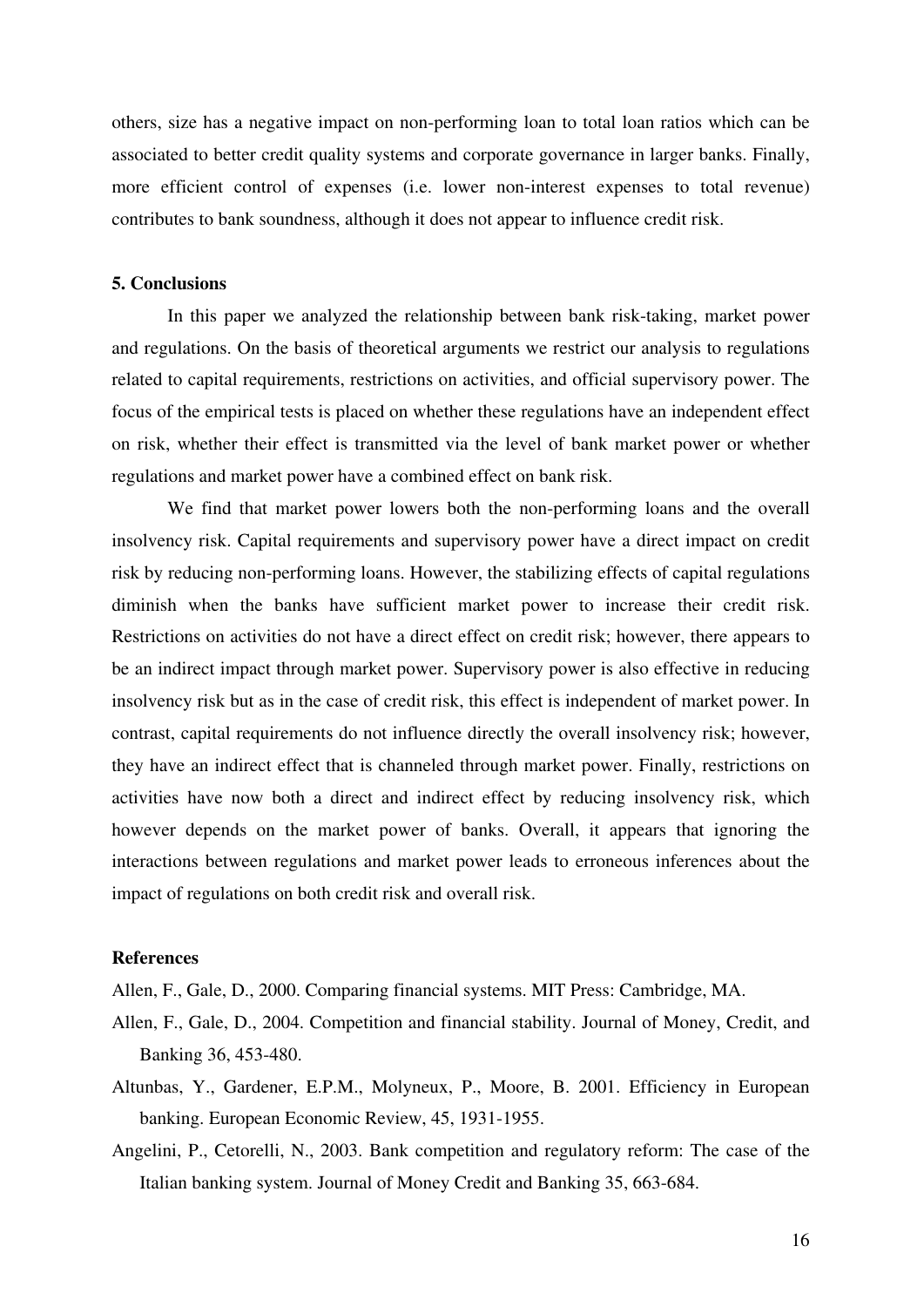- Baltagi, B.H., 2001. Econometric analysis of panel data (second edition). John Wiley & Sons, Chichester.
- Barth, J.R, Caprio, G. Jr., Levine, R., 2001a. The regulation and supervision of bank around the world: a new database, In: Litan R.E. and Herring R. (Eds.), Integrating Emerging Market Countries into the Global Financial System, (Brookings-Wharton Papers in Financial Services, Brooking Institution Press), pp. 183-240.
- Barth, J.R., Caprio, G. Jr., Levine, R., 2001b. Banking systems around the globe: Do regulations and ownership affect performance and stability? In: Mishkin F.S (Ed), Prudential Supervision: What works and What Doesn't. University of Chicago Press, pp. 31-88.
- Barth, J.R., Caprio, G. Jr., Levine, R., 2004. Bank regulation and supervision: What works best? Journal of Financial Intermediation 13, 205-248.
- Barth, J. R., Caprio, G. Jr., Levine, R., 2006. Rethinking bank regulation: Till angels govern. Cambridge University Press.
- Barth, J.R., Caprio, G. Jr., Levine, R., 2008. Bank regulations are changing: But for better or worse? World Bank, Policy Research Working Paper 4646.
- Beck, T., Demirguc-Kunt, A., Maksimovic, V. 2004. Bank Competition and Access to Finance: International Evidence. Journal of Money, Credit and Banking, 36, 627-648.
- Beck, T., Dermirguc-Kunt, A., Levine, R., 2006a. Bank concentration, competition and crises: First results. Journal of Banking and Finance 30, 1581-1603.
- Beck, T., Demirguc-Kunt, A., Levine, R., 2006b. Bank supervision and corruption in lending. Journal of Monetary Economics 53, 2131-2163.
- Beck T., (2008), Bank Competition and Financial Stability: Friends or Foes? World Bank Policy Research Working Paper 4656, June.
- Berger, A.N., Bonime, S.D., Covitz, D.M., Hancock, D., 2000. Why are bank profits so persistent? The roles of product market competition, informational opacity, and regional/macroeconomic shocks. Journal of Banking and Finance 24, 1203-1235.
- Berger, A.N., Klapper, L.F., Udell, G.F., 2001. The ability of banks to lend to informationally opaque small business. Journal of Banking and Finance 25, 2127-2167.
- Berger, A.N., Udell, G.F., 2002. Small business credit availability and relationship lending: The importance of bank organizational structure. Economic Journal 112, F32-F53.
- Binder, M., Hsiao, C., Pesaran, M.H., 2003. Estimation and Inference in short panel vector auto-regressions with unit roots and cointegration. Cambridge Working Paper in Economics, No 0003.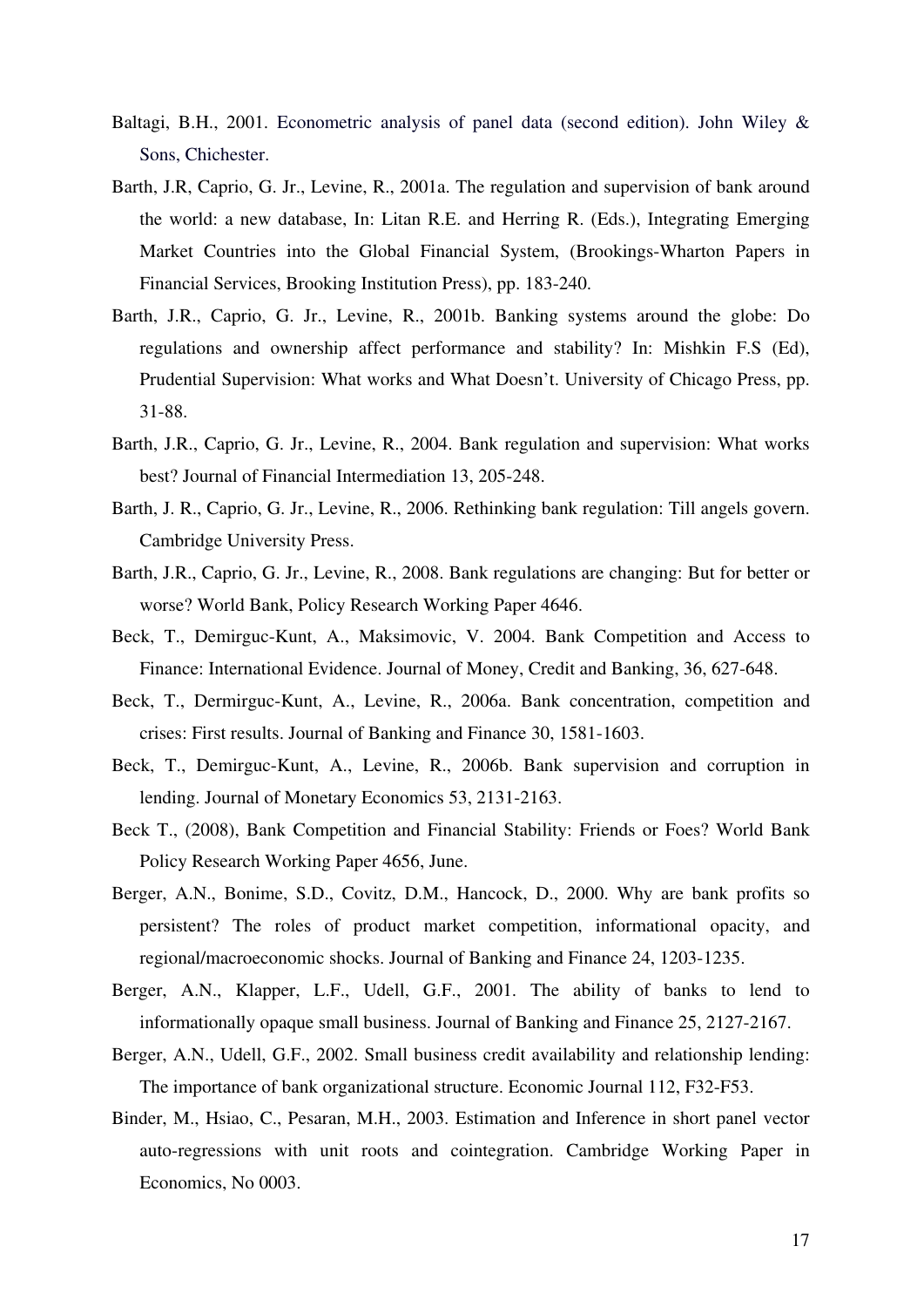- Bliss R.R. 2001. Market discipline and subordinated debt: A review of some salient issues. Economic Perspective, Federal Reserve Bank of Chicago.
- Blundell, R. W., Bond, S.R., 1998. Initial conditions and moment restrictions in dynamic panel data models. Journal of Econometrics 87, 115-143.
- Bolt, W., Tieman, A.F., 2004. Banking competition, risk and regulation. Scandinavian Journal of Economics 106, 783-804.
- Bonin, J.P., Hasan, I., Wachtel, P. 2005. Privatization matters: Bank efficiency in transition countries. Journal of Banking and Finance, 29, 2155-2178.
- Boyd, J.H, De Nicolo, G., Jalal, A., 2006. Bank risk-taking and competition revisited: new theory and new evidence. IMF Working Paper, WP/06/297.
- Boyd, J.H, De Nicolo, G. 2005. The Theory of Bank Risk Taking and Competition Revisited. Journal of Finance, LX, 1329 - 1343 .
- Brissimis, S.N., Delis, M.D., Papanikolaou, N.I., 2008. Exploring the nexus between banking sector reform and performance: Evidence from newly acceded EU countries. Journal of Banking and Finance, 32, 2674-2683.
- Buch, C.M., DeLong, G., 2008. Do weak supervisory systems encourage bank risk-taking? Journal of Financial Stability 4, 23-39.
- Calomiris, C.W., 1999. Building an incentive-compatible safety net. Journal of Banking and Finance 23, 1499-1519.
- Caprio, G. Jr., Martinez, A.E., 2000. Avoiding disaster: Policies to reduce the risk of banking crises, World Bank Mimeo, Working paper no. 47, Egyptian Center for Economic Studies.
- Chen, X., 2007. Banking deregulation and credit risk: Evidence from the EU. Journal of Financial Stability 2, 356-390.
- Claessens, S. 2003. Benefits and Costs of Integrated Financial Services Provision in Developing Countries. In Litan R.E., Herring R. (Eds), Brookings-Wharton Papers on Financial Services 2003, Washington: The Brookings Institution, pp. 85-139.
- Claessens, S., Laeven, L., 2004. What drives bank competition? Some international evidence. Journal of Money, Credit and Banking 36, 563-583.
- Cordella T., Yeyati E.L., 2002. Financial opening, deposit insurance, and risk in a model of banking competition. European Economic Review 46, 471-485.
- Delis, M.D., Pagoulatos, G., 2008. Institutional determinants of banking sector competition in East-Central Europe and the EU: The importance of being developed. Mimeo.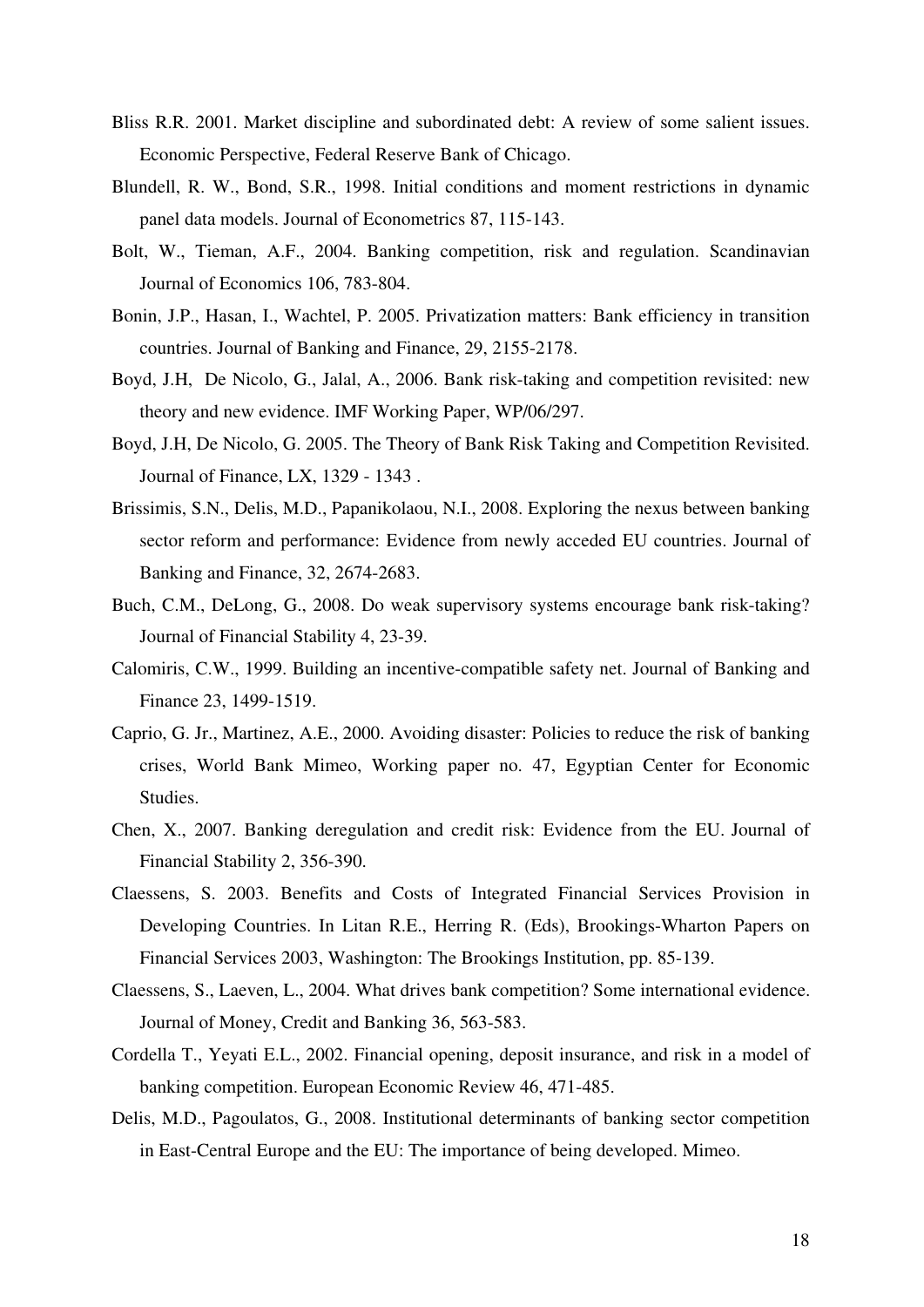- Demirgüç-Kunt, A., Serven, L., 2009. Are All the Sacred Cows Dead? Implications of the Financial Crisis for Macro and Financial Policies. World Bank Policy Research Working Paper 4807, January.
- Demirgüç-Kunt, A., Detragiache, E., 2002. Does deposit insurance increase banking system stability? An empirical investigation. Journal of Monetary Economics 49, 1373-1406.
- Demirgüç-Kunt, A., Detragiache, E., Tressel, T., 2008. Banking on the principles: compliance with Basel core principles and banks soundness. Journal of Financial Intermediation 17, 511-542.
- Demirgüç-Kunt, A., Huizinga, H., 2004. Market discipline and deposit insurance. Journal of Monetary Economics 51, 375-399.
- DeYoung R., Flannery M.J., Lang W.W., Sorescu S.M., 2001. The Information Content of Bank Exam Ratings and Subordinated Debt Prices. Journal of Money, Credit and Banking, 33, 900-925.
- European Bank for Reconstruction and Development, 2006. Transition Report 2006: Finance in transition.
- European Shadow Financial Regulatory Committee, 1999. Improving the Basel Committee's new capital adequacy framework. Statement 4 (June).
- European Shadow Financial Regulatory Committee, 2000. Internal ratings, capital standards and subordinated debt. Statement No. 7 (February).
- Fernandez, A.I., Gonzalez, F., 2005. How accounting and auditing systems can counteract risk-shifting of safety nets in banking: Some international evidence. Journal of Financial Stability 1, 466-500.
- Haselmann, R., Wachtel, P., 2006. Institutions and bank behaviour. New York University, Stern School of Business working paper EC06-16.
- Haselmann, R., Wachtel, P., 2007. Risk-taking by banks in the transition countries**.**  Comparative Economic Studies 49, 411 – 429.
- Hellmann T.F., Murdock K.C., Stiglitz J.E., 2000. Liberalization, moral hazard in banking, and prudential regulation: are capital requirements, enough? American Economic Review 90, 147-165.
- Jagtiani, J., Kaufman, G., Lemieux, C. 2000. Do Markets Discipline Banks and Bank Holding Companies? Evidence From Debt Pricing. Emerging Issues Series, Federal Reserve Bank of Chicago, June 2000 (S&R-99-3R).
- Jimenez G., Lopez J.A., Saurina J., How Does Competition Impact Bank Risk-Taking, Federal Reserve Bank of San Francisco Working Paper Series 2007-23, September.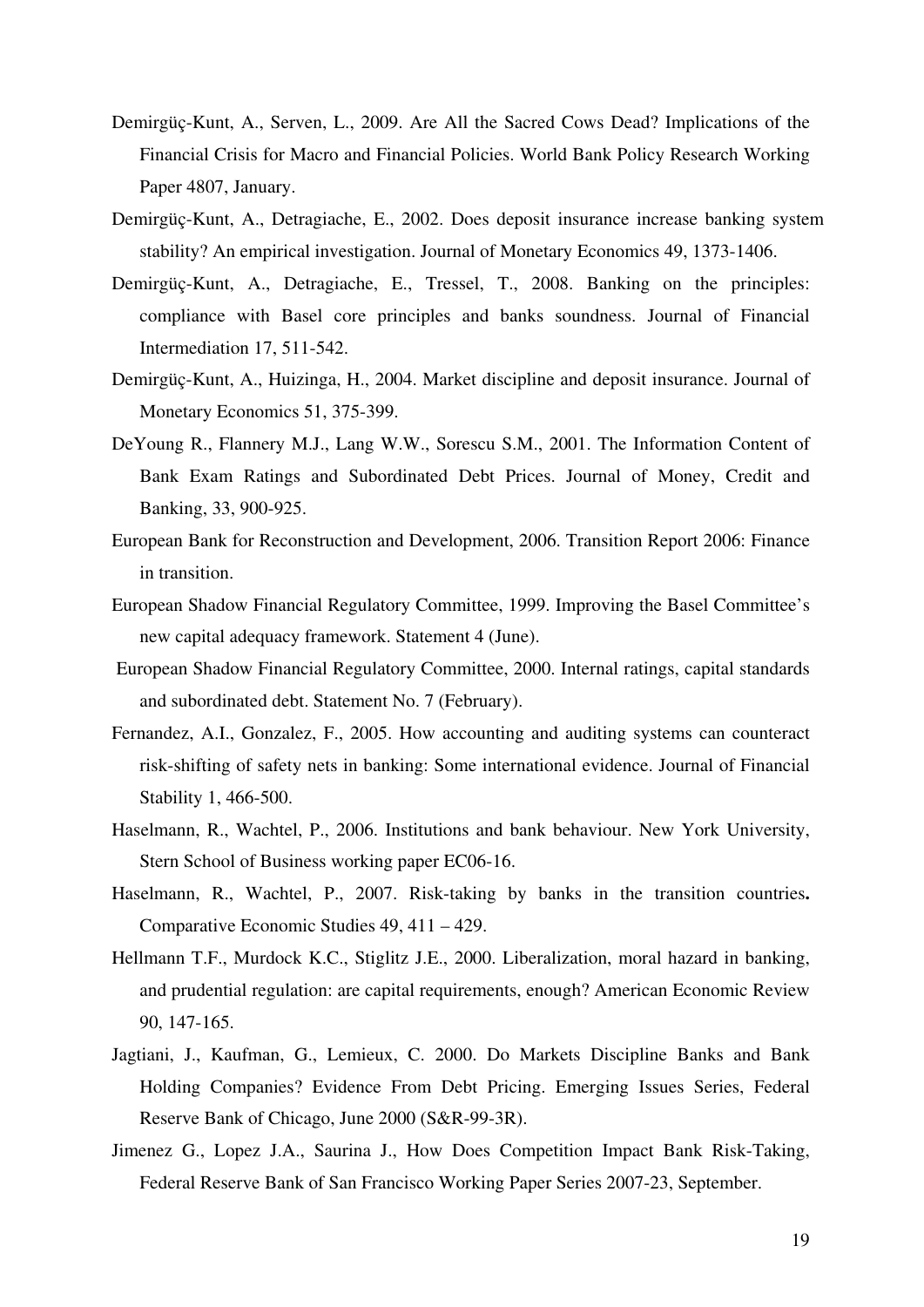- Keeley, M.C., 1990. Deposit insurance, risk, and market power in banking. American Economic Review 5, 1183-1200.
- Kopecky, K.J., VanHoose, D., 2006. Capital regulation, heterogeneous monitoring costs, and aggregate loan quality. Journal of Banking and Finance 30, 2235-2255.
- La Porta, R., Lopez-de-Silanes, F., Shleifer, A. 2002. Government Ownership of Commercial Banks, The Journal of Finance, 57, 265-301.
- Laeven, L., Majnoni, G., 2003. Loan loss provisioning and economic slowdown: Too much, too late? Journal of Financial Intermediation 12, 178-197.
- Laeven, L., Valencia, F. 2008. Systemic Banking Crises: A New Database. IMF Working Paper 08/224.
- Lensink, R., Hermes, N. 2004. The short-term effects of foreign bank entry on domestic bank behaviour: Does economic development matter?, Journal of Banking and Finance, 28, 553-568.
- Lepetit, L., Nys, E., Rous, P., Tarazi, A. 2008a. The expansion of services in European banking: Implications for loan pricing and interest margins. Journal of Banking and Finance, 32, 2325-2335.
- Lepetit, L., Nys, E., Rous, P., Tarazi, A. 2008b. Bank income structure and risk: An empirical analysis of European banks. Journal of Banking and Finance, 32, 1452-1467.
- Levine, R. 1996. Foreign banks, financial development, and economic growth. In: Claude, E.B. (Ed), International Financial Markets.Washington, DC: AEI Press
- Levine, R., 2003. More on finance and growth: more finance, more growth?, The Federal Reserve Bank of St.Louis, July, 31-46
- Matutes, C., Vives, X., 2000. Imperfect competition, risk-taking, and regulation in banking. European Economic Review 44, 1-34.
- Nerlove, M., 2002. Properties of alternative estimators of dynamic panel data models: An empirical analysis of cross-country data for the study of economic growth. In: Essays in panel data econometrics, Cambridge University Press, pp. 136-169.
- Niinimaki, J-P., 2004. The effects of competition on banks' risk-taking. Journal of Economics 81, 199-222.
- Panzar, J.C., Rosse, J.N., 1987. Testing for Monopoly equilibrium. The Journal of Industrial Economics 35(4), 443-456.
- Pasiouras, F., Gaganis, C., Zopounidis, C., 2006. The impact of bank regulations, supervision, market structure, and bank characteristics on individual bank ratings: A cross-country analysis. Review of Quantitative Finance and Accounting 27, 403-438.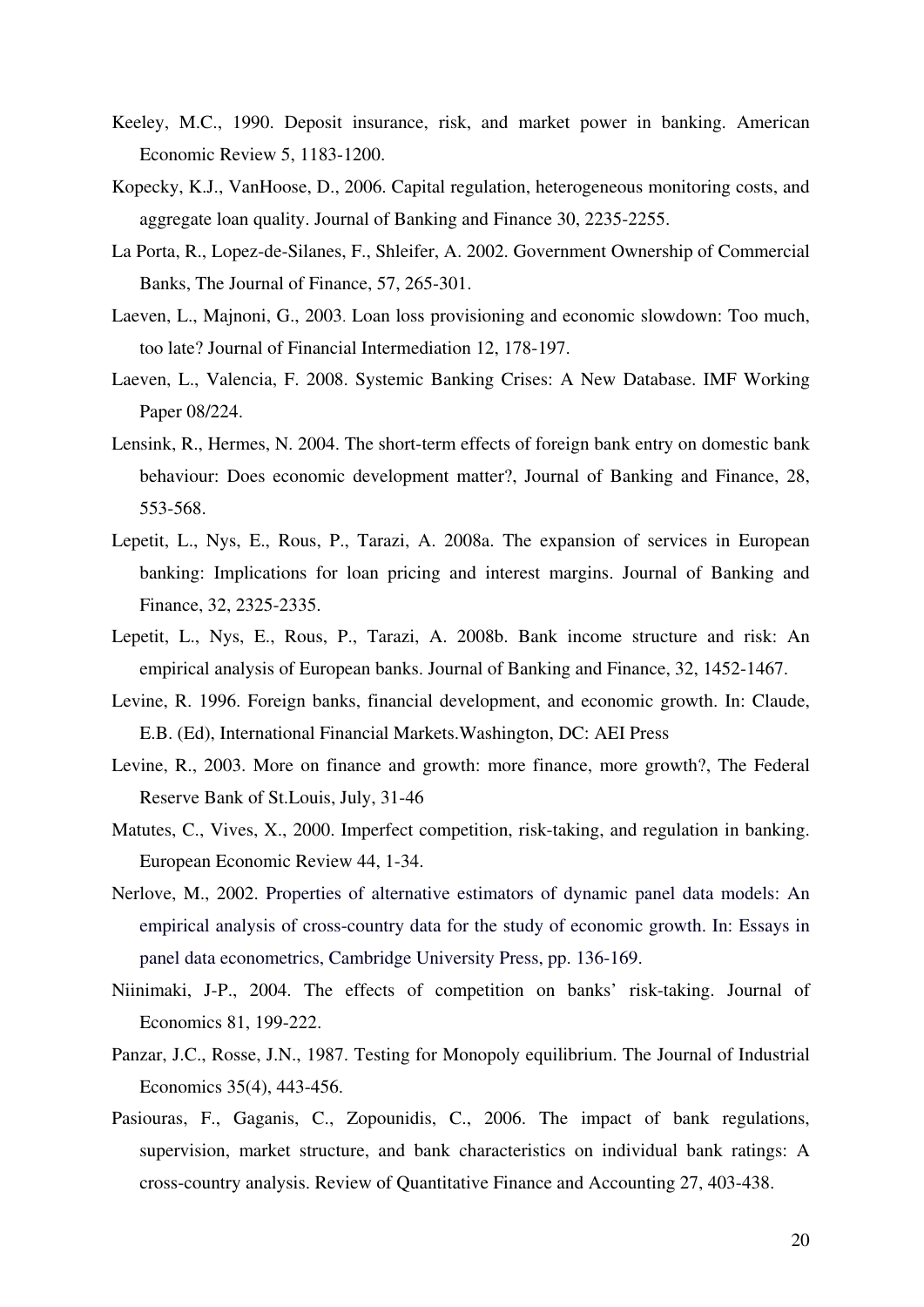- Repullo, R., 2004. Capital requirements, market power, and risk-taking in banking. Journal of Financial Intermediation 13, 156-183.
- Salas, V., Saurina, J., 2003. Deregulation, market power and risk behaviour in Spanish banks. European Economic Review 47, 1061-1075.
- Schaeck, K., Cihak, M., Wolfe, S., 2009. Are more competitive banking systems more stable? Journal of Money, Credit and Banking, forthcoming.
- Shaffer, S., 2004. Comment on "What drives bank competition? Some international evidence" by Stijn Claessens and Luc Laeven. Journal of Money, Credit, and Banking 36, 585-591.
- Stigler, G.J., 1971. The Theory of Economic Regulation. The Bell Journal of Economics and Management Science 2(1), 3-21.
- Stiglitz, J.E., Weiss, A. 1981. Credit Rationing in Markets with Imperfect Information. American Economic Review, 71, 393-410.
- Uchida, H., Tsutsui, Y., 2005. Has competition in the Japanese banking sector improved? Journal of Banking and Finance 29, 419-439.
- Yildirim, S., Philippatos, G., 2007. Restructuring, consolidation and competition in Latin American banking markets. Journal of Banking and Finance 31, 629-639.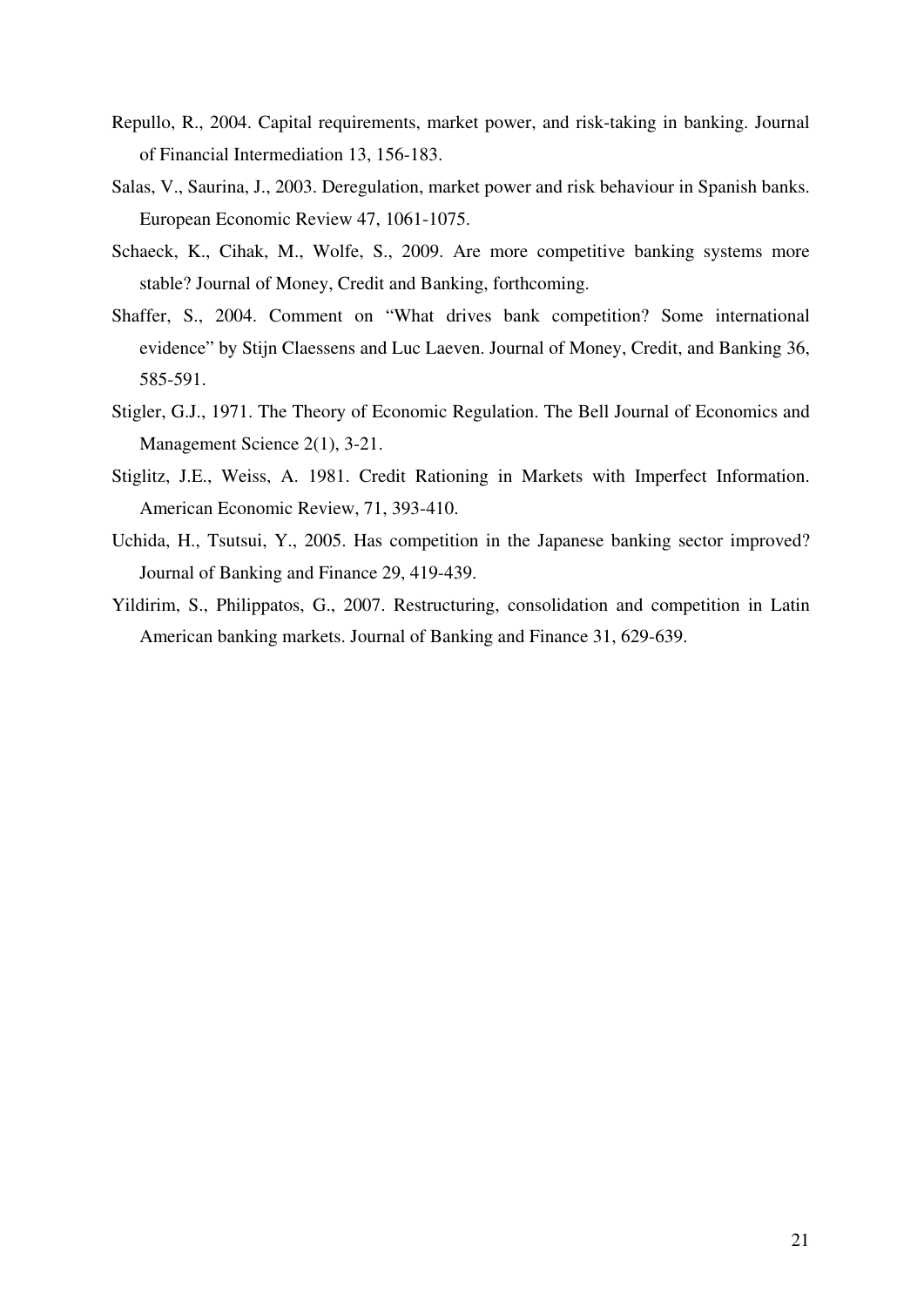|              | Desemptive statistics |                 |         |                   |         |         |         |           |         |           |         |          |          |
|--------------|-----------------------|-----------------|---------|-------------------|---------|---------|---------|-----------|---------|-----------|---------|----------|----------|
|              | Albania               | <b>Bulgaria</b> | Croatia | Czech<br>Republic | Estonia | Hungary | Latvia  | Lithuania | Poland  | Romania   | Serbia  | Slovakia | Slovenia |
| $\mathsf{C}$ | 69,154                | 88,883          | 99,019  | 182,144           | 39,124  |         | 26,866  | 50,841    | 37,575  | 181,908   | 52,033  | 57,204   | 78,993   |
|              |                       |                 |         |                   |         | 52,561  |         |           |         |           |         |          |          |
| $\mathbf{q}$ | 1,250,249             | 570,526         | 801,410 | 2,176,524         | 299,970 | 592,536 | 401,117 | 464,642   | 372,176 | 999,085   | 709,106 | 513,303  | 707,699  |
| d            | 739,089               | 594,317         | 755,746 | 1,396,645         | 266,024 | 497,314 | 262,829 | 409,320   | 304,216 | 728,355   | 613,683 | 463,144  | 609,897  |
| $W_1$        | 0.047                 | 0.068           | 0.065   | 0.088             | 0.071   | 0.078   | 0.047   | 0.07      | 0.058   | 0.082     | 0.053   | 0.058    | 0.064    |
| $W_2$        | 0.009                 | 0.011           | 0.015   | 0.017             | 0.012   | 0.013   | 0.014   | 0.012     | 0.018   | 0.010     | 0.011   | 0.015    | 0.022    |
| $W_3$        | 0.601                 | 0.503           | 0.515   | 0.388             | 0.620   | 0.410   | 0.437   | 0.508     | 0.405   | 0.519     | 0.725   | 0.428    | 0.370    |
| $p^{q}$      | 0.127                 | 0.178           | 0.158   | 0.147             | 0.189   | 0.145   | 0.112   | 0.15      | 0.152   | 0.142     | 0.142   | 0.156    | 0.139    |
| cr           | 0.077                 | 0.039           | 0.021   | 0.032             | 0.046   | 0.015   | 0.037   | 0.023     | 0.037   | 0.028     | 0.043   | 0.034    | 0.05     |
| Z            | 37.10                 | 43.12           | 48.15   | 44.22             | 43.81   | 41.12   | 45.18   | 47.89     | 43.74   | 39.67     | 38.85   | 42.59    | 47.90    |
| caprq        | 4.00                  | 6.57            | 3.86    | 4.86              | 4.43    | 6.00    | 5.00    | 3.57      | 4.57    | 4.86      | 5.00    | 5.00     | 6.57     |
| actrs        | 2.32                  | 2.39            | 1.96    | 2.86              | 1.68    | 2.68    | 1.89    | 2.36      | 1.96    | 2.93      | 2.00    | 2.57     | 2.57     |
| mdisc        | 5.00                  | 6.00            | 6.00    | 6.14              | 6.43    | 6.29    | 6.86    | 6.00      | 6.00    | 4.86      | 5.00    | 5.29     | 6.86     |
| spower       | 11.71                 | 11.14           | 11.14   | 9.57              | 13.14   | 14.00   | 11.29   | 12.00     | 9.29    | 9.86      | 6.00    | 13.14    | 12.71    |
| ci           | 0.456                 | 0.477           | 0.443   | 0.385             | 0.670   | 0.532   | 0.458   | 0.510     | 0.486   | 0.498     | 0.582   | 0.441    | 0.362    |
| ta           | 1,316,947             | 699,003         | 913,947 | 2,769,430         | 329,704 | 661,711 | 435,659 | 513,691   | 410,206 | 1,745,472 | 810,592 | 584,891  | 778,997  |
| gdpg         | 6.45                  | 2.175           | 4.441   | 2.8               | 6.275   | 3.85    | 4.475   | 5.85      | 4.516   | 4.05      | 2.791   | 3.6      | 4.45     |
| ir           | 1.439                 | 26.85           | 6.083   | 7.425             | 7.43    | 16.05   | 8.958   | 8.583     | 1.556   | 9.325     | 3.190   | 28.275   | 10.85    |
| pub          | 65.58                 | 31.54           | 23.19   | 35.11             | 50.08   | 16.45   | 29.16   | 54.54     | 40.85   | 32.325    | 53.73   | 68.79    | 32.625   |
| for          | 48.48                 | 67.16           | 49      | 52.475            | 66.65   | 60.525  | 55.29   | 59.38     | 44.78   | 11.51     | 43.74   | 15.4     | 57.52    |

**Table 1**  Descriptive statistics

*Note:* C: total expenses; q: total earning assets; d: total deposits and short-term funding; w1: price of funds (interest expenses/total deposits and short-term funding); w2: price of labor (personnel expenses/total assets); w3: price of physical capital (total depreciation and other capital expenses/total fixed assets); p<sup>q</sup>: total revenue to total earning assets; cr: non-performing loans/total loans; Z: Z-index of bank risk; caprq: capital requirements index; actrs: restrictions on banks activities index; mdisc: market discipline index; spower: official disciplinary power index; ci: total operating costs/total income; ta: total assets; *gdpg*: annual % GDP growth rate; ir: short-term interest rate; pub: % of publicly owned banks in terms of total industry assets; for: % of foreign owned banks in terms of total industry assets. Figures other than ratios and indices are in thousand euros.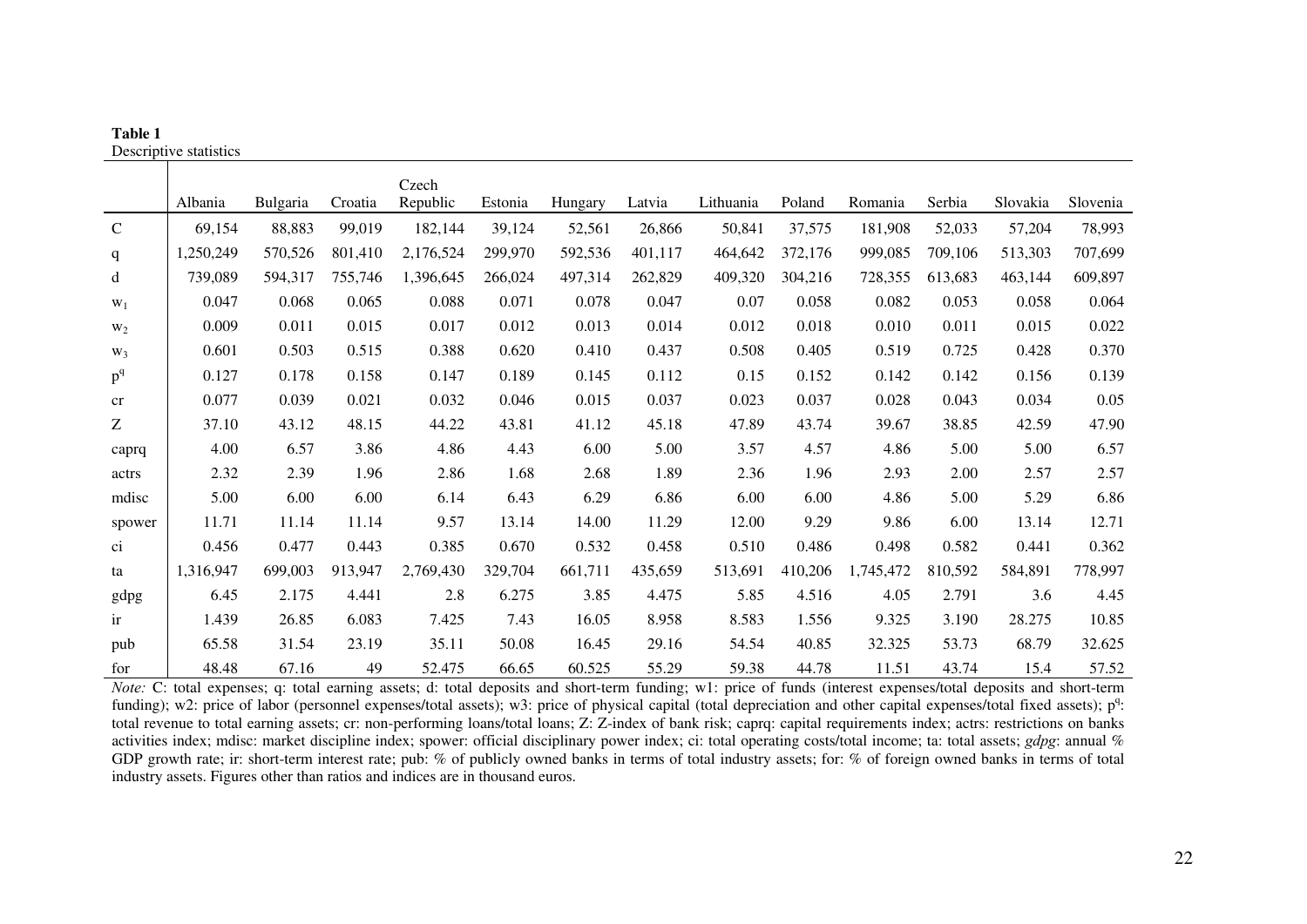|      |         |                 |         | $E$ order of competitive conditions in the case of $\min_{i}$ systems $(E)$ |         |         |        |           |        |         |          |          |          |
|------|---------|-----------------|---------|-----------------------------------------------------------------------------|---------|---------|--------|-----------|--------|---------|----------|----------|----------|
|      | Albania | <b>Bulgaria</b> | Croatia | Czech<br>Republic                                                           | Estonia | Hungary | Latvia | Lithuania | Poland | Romania | Serbia   | Slovakia | Slovenia |
| 1998 | 0.395   | 0.234           | 0.662   | 0.630                                                                       | 0.749   | 0.347   | 0.555  | 0.919     | 0.714  | 0.104   | 0.028    | 0.436    | 0.965    |
| 1999 | 0.361   | 0.221           | 0.635   | 0.582                                                                       | 0.807   | 0.382   | 0.677  | 0.925     | 0.723  | 0.127   | 0.082    | 0.468    | 0.915    |
| 2000 | 0.479   | 0.273           | 0.610   | 0.520                                                                       | 0.860   | 0.420   | 0.661  | 0.946     | 0.732  | 0.230   | 0.059    | 0.406    | 0.908    |
| 2001 | 0.581   | 0.319           | 0.590   | 0.438                                                                       | 0.885   | 0.385   | 0.711  | 0.924     | 0.742  | 0.195   | $-0.146$ | 0.372    | 0.866    |
| 2002 | 0.672   | 0.358           | 0.582   | 0.457                                                                       | 0.927   | 0.361   | 0.754  | 0.918     | 0.771  | 0.141   | $-0.053$ | 0.297    | 0.816    |
| 2003 | 0.608   | 0.410           | 0.625   | 0.429                                                                       | 0.914   | 0.358   | 0.782  | 0.929     | 0.800  | 0.186   | $-0.014$ | 0.236    | 0.794    |
| 2004 | 0.540   | 0.404           | 0.640   | 0.436                                                                       | 0.856   | 0.387   | 0.821  | 0.905     | 0.675  | 0.248   | $-0.089$ | 0.205    | 0.748    |
| 2005 | 0.514   | 0.424           | 0.637   | 0.410                                                                       | 0.813   | 0.346   | 0.863  | 0.893     | 0.636  | 0.295   | 0.020    | 0.171    | 0.745    |

**Table 2**  Evolution of competitive conditions in the CEE banking systems (L)

*Note:* The table presents average estimates of competition (L) for 13 CEE countries over the period 1998-2005. Lower values suggest increased competition and higher values increased market power.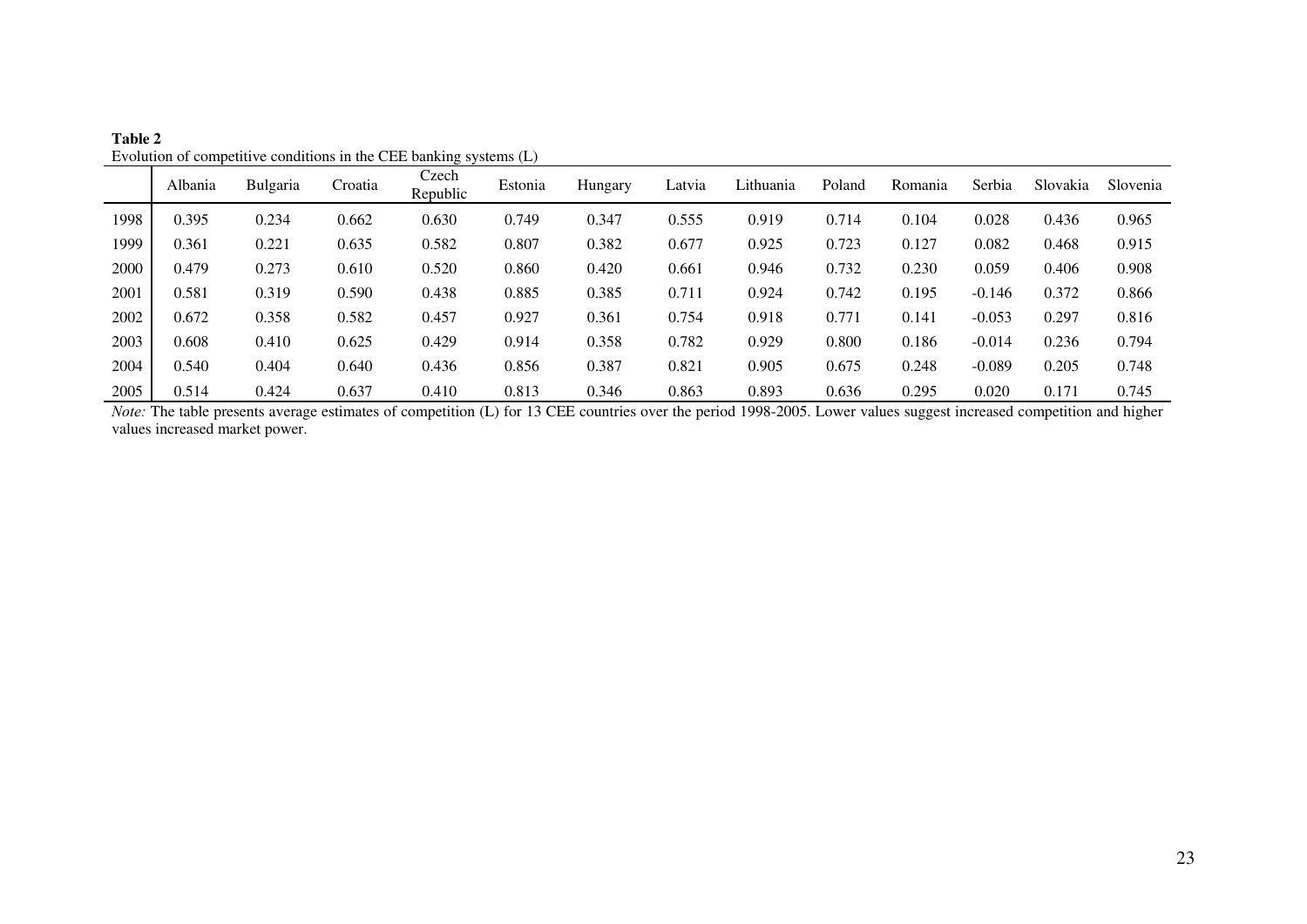|                   | $\mathbf{1}$  | $\overline{2}$ | $\mathfrak{Z}$ | $\overline{4}$ | 5             | 6             | $\boldsymbol{7}$ |
|-------------------|---------------|----------------|----------------|----------------|---------------|---------------|------------------|
| $r_{t-1}$         |               | 0.614          | 0.618          |                | 0.605         |               | 0.626            |
|                   |               | $(9.18)$ ***   | $(9.31)$ ***   |                | $(8.92)$ ***  |               | $(9.33)$ ***     |
| L                 | $-0.428$      | $-0.386$       | $-0.389$       | $-0.345$       | $-0.351$      | $-0.327$      | $-0.361$         |
|                   | $(-3.95)$ *** | $(-3.12)$ ***  | $(-3.21)$ ***  | $(-2.91)$ ***  | $(-3.09)$ *** | $(-2.72)$ **  | $(-3.06)$ ***    |
| $\mbox{L}^2$      |               |                | 0.042          |                |               |               |                  |
|                   |               |                | (1.27)         |                |               |               |                  |
| caprq             | $-0.062$      | $-0.057$       | $-0.056$       |                |               | $-0.042$      | $-0.031$         |
|                   | $(-3.57)$ *** | $(-3.11)$ ***  | $(-3.03)$ ***  |                |               | $(-2.05)$ **  | $(-1.79)*$       |
| actrs             | $-0.012$      | $-0.025$       | $-0.026$       |                |               | $-0.017$      | $-0.024$         |
|                   | $(-0.61)$     | $(-1.40)$      | $(-1.48)$      |                |               | $(-0.68)$     | $(-1.17)$        |
| spower            | $-0.031$      | $-0.047$       | $-0.046$       |                |               | $-0.028$      | $-0.039$         |
|                   | $(-2.11)$ **  | $(-2.81)$ ***  | $(-2.77)$ ***  |                |               | $(-2.03)$ **  | $(-2.55)$ **     |
| ci                | 0.025         | 0.027          | 0.027          | 0.024          | 0.031         | 0.026         | 0.030            |
|                   | (1.48)        | (1.55)         | (1.54)         | (1.42)         | (1.68)        | (1.51)        | (1.64)           |
| lnta              | $-0.455$      | $-0.431$       | $-0.433$       | $-0.457$       | $-0.434$      | $-0.462$      | $-0.436$         |
|                   | $(-2.07)$ **  | $(-1.83)*$     | $(-1.88)$ *    | $(-2.11)$ **   | $(-1.93)$ **  | $(-2.23)$ **  | $(-1.96)$ **     |
| gdpg              | $-0.108$      | $-0.117$       | $-0.118$       | $-0.106$       | $-0.115$      | $-0.110$      | $-0.101$         |
|                   | $(-6.43)$ *** | $(-7.06)$ ***  | $(-7.15)$ ***  | $(-6.31)$ ***  | $(-6.98)$ *** | $(-6.50)$ *** | $(-6.12)$ ***    |
| ir                | $-0.042$      | $-0.036$       | $-0.036$       | $-0.044$       | $-0.039$      | $-0.043$      | $-0.039$         |
|                   | $(-1.80)$ *   | $(-1.66)$      | $(-1.65)$      | $(-1.87)$ *    | $(-1.73)$     | $(-1.86)$ *   | $(-1.73)$        |
| for               | $-0.020$      | $-0.021$       | $-0.021$       | $-0.019$       | $-0.022$      | $-0.020$      | $-0.023$         |
|                   | $(-2.24)$ **  | $(-2.32)$ **   | $(-2.32)$ **   | $(-2.10)$ **   | $(-2.35)$ **  | $(-2.26)$ **  | $(-2.39)$ **     |
| pub               | 0.031         | 0.030          | 0.030          | 0.030          | 0.031         | 0.029         | 0.032            |
|                   | $(2.80)$ ***  | $(2.67)$ **    | $(2.65)$ **    | $(2.68)$ **    | $(2.77)$ **   | $(2.60)$ **   | $(2.81)$ ***     |
| mdisc             | $-0.027$      | $-0.025$       | $-0.024$       | $-0.026$       | $-0.025$      | $-0.027$      | $-0.0.24$        |
|                   | $(-2.48)$ **  | $(-2.21)$ **   | $(2.16)$ **    | $(-2.45)$ **   | $(-2.25)$ **  | $(-2.50)$ **  | $(2.18)$ **      |
| L*caprq           |               |                |                | 1.856          | 1.877         | 1.783         | 1.827            |
|                   |               |                |                | $(2.12)$ **    | $(2.23)$ **   | $(2.00)$ **   | $(2.14)$ **      |
| L*actrs           |               |                |                | $-2.162$       | $-2.094$      | $-2.097$      | $-2.131$         |
|                   |               |                |                | $(-2.77)$ ***  | $(-2.59)$ **  | $(-2.66)$ **  | $(-2.71)$ **     |
| L*spower          |               |                |                | 0.643          | 0.702         | 0.607         | 0.712            |
|                   |               |                |                | (0.70)         | (0.91)        | (0.63)        | (0.98)           |
| Number of         | 13            | 13             | 13             | 13             | 13            | 13            | 13               |
| countries         |               |                |                |                |               |               |                  |
| Observations      | 3499          | 3052           | 3052           | 3499           | 3052          | 3499          | 3052             |
| Wald (p-value)    | 0.000         | 0.000          | 0.000          | 0.000          | 0.000         | 0.000         | 0.000            |
| R-squared         | 0.338         |                |                | 0.323          |               | 0.295         |                  |
| $AR(1)$ (p-value) |               | 0.047          | 0.040          |                | 0.033         |               | 0.048            |
| $AR(2)$ (p-value) |               | 0.340          | 0.388          |                | 0.607         |               | 0.585            |
| Sargan (p-value)  |               | 0.347          | 0.495          |                | 0.781         |               | 0.609            |

| Table 3                                                                                                       |  |
|---------------------------------------------------------------------------------------------------------------|--|
| Reform, competition and risk-taking in the CEE banking system (dependent variable: non-performing loans/total |  |
| loans)                                                                                                        |  |

*Note*: Specifications 1 and 4 and 6 correspond to static panel data IV regressions and the rest to dynamic panel data models.  $r_{t-1}$  is the lagged dependent variable in the dynamic models. L is the bank-level estimate of market power obtained form Eqs. (2) and (3) of the main text. caprq, actrs and spower are indices of capital requirements, activity restrictions and supervisory power, respectively (defined comprehensively in the Appendix). ci is the ratio of noninterest expenses to total revenue and represents the level of technical efficiency. lnta is the natural logarithm of total assets and serves as a measure of bank size. gdpg is the country-specific GDP growth rate and ir is a nominal interest rate. for is the % of foreign-owned banks in terms of total industry assets. pub is the % of publicly-owned banks in terms of total industry assets. mdisc is an index reflecting market discipline (defined comprehensively in the Appendix). Wald is a test indicating goodness of fit of the regression, AR(1) and AR(2) are the first and second order Arrelano-Bond tests for serial correlation and Sargan is a test for overidentifying restrictions. t-statistics are reported in parentheses, with \*, \*\*, \*\*\* representing significance at the 10, 5 and 1%, respectively. All models include country dummy variables.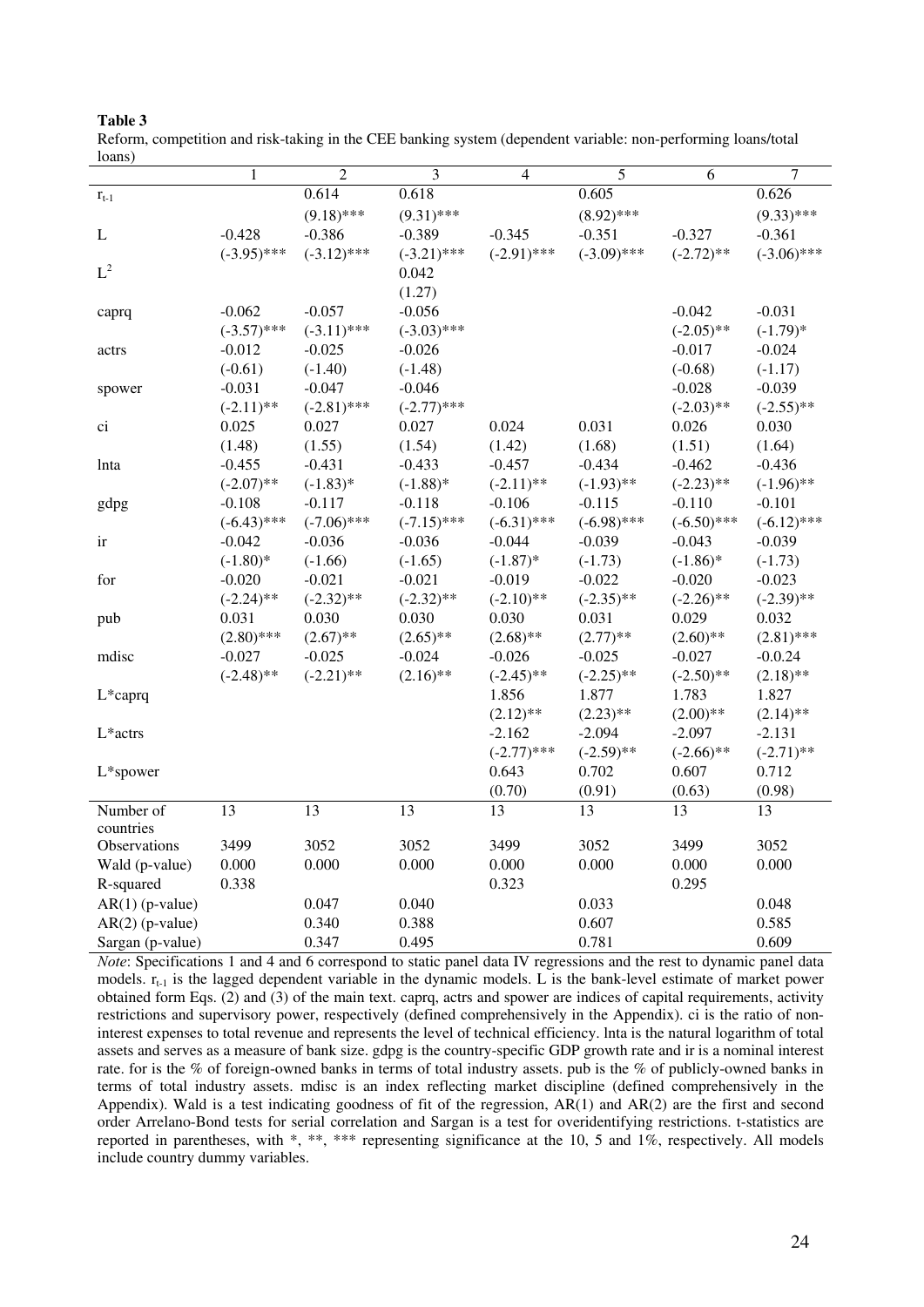| reform, competition and risk taking in the CEE banking system (dependent variable: E mu |                 |                |                 |              |              |               |                |
|-----------------------------------------------------------------------------------------|-----------------|----------------|-----------------|--------------|--------------|---------------|----------------|
|                                                                                         | $\mathbf{1}$    | $\overline{2}$ | $\mathfrak{Z}$  | 4            | $\sqrt{5}$   | 6             | $\overline{7}$ |
| $r_{t-1}$                                                                               |                 | 0.584          | 0.601           |              | (0.619)      |               | 0.604          |
|                                                                                         |                 | $(6.21)$ ***   | $(6.48)$ ***    |              | $(6.88)$ *** |               | $(6.52)$ ***   |
| L                                                                                       | 0.317           | 0.295          | 0.290           | 0.248        | 0.277        | 0.331         | 0.275          |
|                                                                                         | $(2.97)$ ***    | $(2.61)$ **    | $(2.52)$ **     | $(2.03)$ **  | $(2.38)$ **  | $(3.16)$ ***  | $(2.35)$ **    |
| $\mbox{L}^2$                                                                            |                 |                | $-0.041$        |              |              |               |                |
|                                                                                         |                 |                | $(-1.62)$       |              |              |               |                |
| caprq                                                                                   | 0.138           | 0.107          | 0.114           |              |              | 0.144         | 0.118          |
|                                                                                         | (1.61)          | (1.12)         | (1.21)          |              |              | (1.65)        | (1.29)         |
| actrs                                                                                   | 0.337           | 0.342          | 0.347           |              |              | 0.198         | 0.214          |
|                                                                                         | $(2.65)$ **     | $(2.80)$ ***   | $(2.89)$ ***    |              |              | (1.71)        | $(1.84)$ *     |
| spower                                                                                  | 0.346           | 0.338          | 0.342           |              |              | 0.331         | 0.351          |
|                                                                                         | $(2.97)$ ***    | $(2.85)$ ***   | $(2.90)$ ***    |              |              | $(2.72)$ **   | $(3.04)$ ***   |
| ci                                                                                      | $-0.072$        | $-0.084$       | $-0.082$        | $-0.081$     | $-0.089$     | $-0.083$      | $-0.090$       |
|                                                                                         | $(-2.10)$ **    | $(-2.25)$ **   | $(-2.20)$ **    | $(-2.15)$ ** | $(-2.49)$ ** | $(-2.23)$ **  | $(-2.52)$ **   |
| lnta                                                                                    | 0.047           | 0.036          | 0.038           | 0.041        | 0.047        | 0.043         | 0.049          |
|                                                                                         | (0.97)          | (0.80)         | (0.87)          | (0.82)       | (0.98)       | (0.87)        | (1.04)         |
| gdpg                                                                                    | 0.352           | 0.310          | 0.312           | 0.350        | 0.324        | 0.349         | 0.317          |
|                                                                                         | $(5.52)$ ***    | $(4.48)$ ***   | $(4.47)$ ***    | $(5.37)$ *** | $(4.72)$ *** | $(5.46)$ ***  | $(4.57)$ ***   |
| ir                                                                                      | 0.019           | 0.015          | 0.016           | 0.018        | 0.014        | 0.020         | 0.015          |
|                                                                                         | (1.49)          | (1.16)         | (1.19)          | (1.45)       | (1.08)       | (1.54)        | (1.23)         |
| for                                                                                     | 0.458           | 0.447          | 0.451           | 0.460        | 0.428        | 0.455         | 0.426          |
|                                                                                         | $(3.25)$ ***    | $(3.12)$ ***   | $(3.19)$ ***    | $(3.31)$ *** | $(3.02)$ *** | $(3.27)$ ***  | $(2.96)$ ***   |
| pub                                                                                     | $-0.208$        | $-0.194$       | $-0.197$        | $-0.210$     | $-0.194$     | $-0.212$      | $-0.197$       |
|                                                                                         | $(-1.91)$ **    | $(-1.80)$ *    | $(-1.83)*$      | $(-1.93)$ ** | $(-1.80)*$   | $(-1.99)$ **  | $(-1.84)$ *    |
| mdisc                                                                                   | 0.268           | 0.326          | 0.331           | 0.273        | 0.338        | 0.327         | 0.344          |
|                                                                                         | $(2.26)$ **     | $(3.02)$ ***   | $(3.15)$ ***    | $(2.39)$ **  | $(3.27)$ *** | $(2.35)$ **   | $(3.50)$ ***   |
| L*caprq                                                                                 |                 |                |                 | $-2.014$     | $-2.007$     | $-2.149$      | $-2.011$       |
|                                                                                         |                 |                |                 | $(-2.61)$ ** | $(-2.50)$ ** | $(-2.89)$ *** | $(-2.54)$ **   |
| L*actrs                                                                                 |                 |                |                 | 1.987        | 2.023        | 1.990         | 2.031          |
|                                                                                         |                 |                |                 | $(2.10)$ **  | $(2.34)$ **  | $(2.14)$ **   | $(2.49)$ **    |
| L*spower                                                                                |                 |                |                 | $-0.322$     | $-0.121$     | $-0.312$      | $-0.125$       |
|                                                                                         |                 |                |                 | (0.42)       | (0.18)       | (0.38)        | (0.22)         |
| Number of                                                                               | $\overline{13}$ | 13             | $\overline{13}$ | 13           | 13           | 13            | 13             |
| countries                                                                               |                 |                |                 |              |              |               |                |
| Observations                                                                            | 2055            | 1727           | 1727            | 2055         | 1727         | 2055          | 1727           |
| Wald (p-value)                                                                          | 0.000           | 0.000          | 0.000           | 0.000        | 0.000        | 0.000         | 0.000          |
| R-squared                                                                               | 0.289           |                |                 | 0.301        |              | 0.286         |                |
| $AR(1)$ (p-value)                                                                       |                 | 0.034          | 0.041           |              | 0.037        |               | 0.022          |
| $AR(2)$ (p-value)                                                                       |                 | 0.488          | 0.456           |              | 0.514        |               | 0.381          |
| Sargan (p-value)                                                                        |                 | 0.617          | 0.597           |              | 0.409        |               | 0.420          |

| Table 4 |                                                                                             |  |  |
|---------|---------------------------------------------------------------------------------------------|--|--|
|         | Reform, competition and risk-taking in the CEE banking system (dependent variable: Z-index) |  |  |

*Note*: Specifications 1 and 4 and 6 correspond to static panel data IV regressions and the rest to dynamic panel data models.  $r_{t-1}$  is the lagged dependent variable in the dynamic models. L is the bank-level estimate of market power obtained form Eqs. (2) and (3) of the main text. caprq, actrs and spower are indices of capital requirements, activity restrictions and supervisory power, respectively (defined comprehensively in the Appendix). ci is the ratio of non-interest expenses to total revenue and represents the level of technical efficiency. lnta is the natural logarithm of total assets and serves as a measure of bank size. gdpg is the countryspecific GDP growth rate and ir is a nominal interest rate. for is the % of foreign-owned banks in terms of total industry assets. pub is the % of publicly-owned banks in terms of total industry assets. mdisc is an index reflecting market discipline (defined comprehensively in the Appendix). Wald is a test indicating goodness of fit of the regression, AR(1) and AR(2) are the first and second order Arrelano-Bond tests for serial correlation and Sargan is a test for overidentifying restrictions. t-statistics are reported in parentheses, with \*, \*\*, \*\*\* representing significance at the 10, 5 and 1%, respectively. All models include country dummy variables.